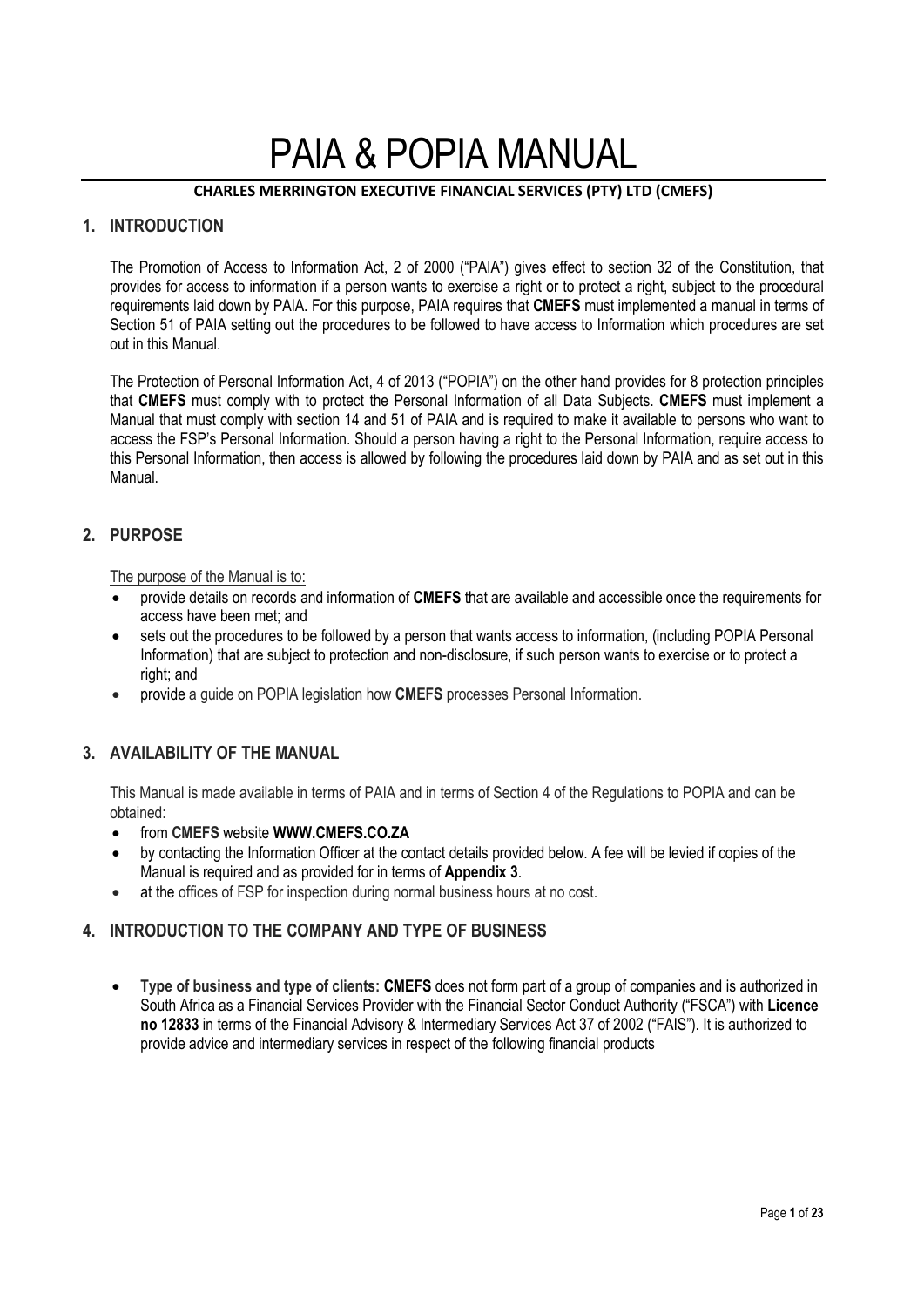| <b>Category Description</b>                                                      | Advice<br>Automated | Advice<br>Non-<br>automated | Intermediary<br>Scripted | Intermediary<br>Other |
|----------------------------------------------------------------------------------|---------------------|-----------------------------|--------------------------|-----------------------|
| CATEGORY I                                                                       |                     |                             |                          |                       |
| Long-Term<br>Insurance<br>subcategory A                                          |                     | Χ                           |                          | $\sf X$               |
| Short-Term Insurance Personal<br>Lines                                           |                     | Χ                           |                          | X                     |
| Long-Term<br>Insurance<br>subcategory B1                                         |                     | X                           |                          | $\pmb{\mathsf{X}}$    |
| Long-term<br>insurance<br>subcategory B2                                         |                     | Χ                           |                          | X                     |
| Long-term<br>Insurance<br>subcategory B2-A                                       |                     | X                           |                          | X                     |
| Long-term<br>Insurance<br>subcategory B1-A                                       |                     | X                           |                          | $\sf X$               |
| Short-term Insurance Personal<br>Lines A1                                        |                     | Χ                           |                          | $\pmb{\mathsf{X}}$    |
| Participatory interest in a hedge<br>fund                                        |                     | $\sf X$                     |                          | X                     |
| Long-Term<br>Insurance<br>subcategory C                                          |                     | $\sf X$                     |                          | X                     |
| <b>Retail Pension Benefits</b>                                                   |                     | X                           |                          | $\sf X$               |
| Short-Term<br>Insurance<br><b>Commercial Lines</b>                               |                     | X                           |                          | $\sf X$               |
| <b>Pension Funds Benefits</b>                                                    |                     | Χ                           |                          | $\sf X$               |
| Participatory<br>interests<br>in a<br>collective investment scheme               |                     | Χ                           |                          | Χ                     |
| <b>Health Service Benefits</b>                                                   |                     | X                           |                          | $\sf X$               |
| CATEGORY II - Discretionary<br><b>FSP</b>                                        |                     |                             |                          |                       |
| Participatory interest in a hedge<br>fund                                        |                     |                             |                          | $\pmb{\mathsf{X}}$    |
| Participatory interests in one or<br>collective<br>investment<br>more<br>schemes |                     |                             |                          | X                     |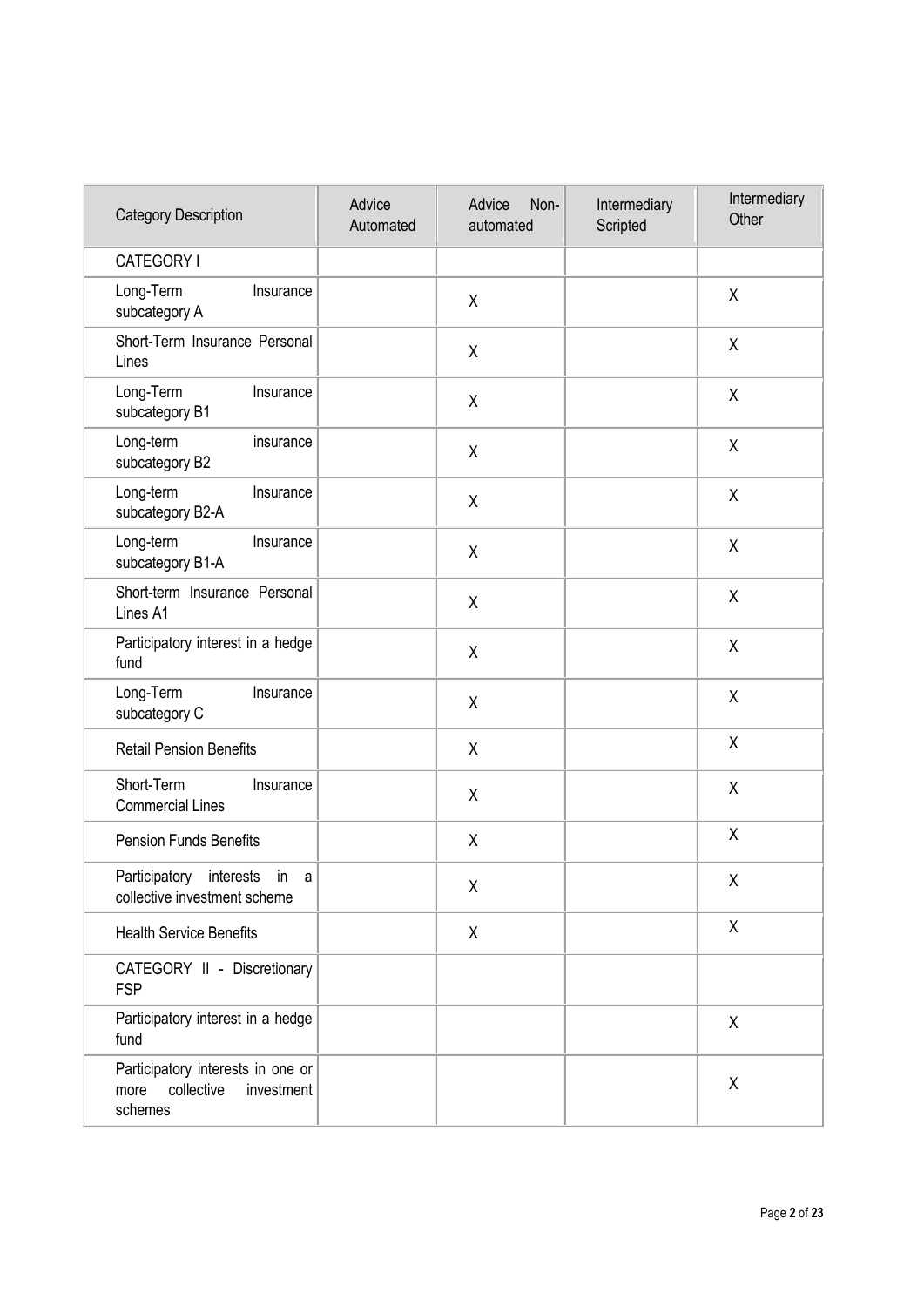# **5. COMPANY CONTACT DETAILS (**PAIA Section 51(1)(a)**)**

Designated and authorised persons:

- **CEO: CHARLES MERRINGTON**
- **Directors:** CHARLES MERRINGTON, NINA MERRINGTON
- **Office Manager:** CHARLES MERRINGTON

#### Contact details:

- **Postal address:** PO Box 5513, Panorama Park, Illovo Beach, 4136
- **Business address:** 195 Andrew Zondo Road, Warner Beach, Durban, 4126
- **Telephone Number:** 0319164450
- **Website:** WWW.CMEFS.CO.ZA

## Information and Deputy Information Officers:

- **Information Officer:** CHARLES MERRINGTON; charlesm@cmefs.co.za
- **Deputy Information Officer:** CLIVE DONK; IT@CMEFS.CO.ZA

# **6. THE SOUTH AFRICAN HUMAN RIGHTS COMMISSION ("SAHRC") GUIDE ("PAIA GUIDE")** (PAIA Section 51(1)(b))

- PAIA grants a Requester access to records of a private body, if the record is required for the exercise or protection of any rights. If a public body lodges a request, the public body must be acting in the public interest.
- Requests in terms of PAIA shall be made in accordance with the prescribed procedures and at the rates provided for in in terms of the PAIA Regulations.
- Requesters are referred to the Guide in terms of Section 10 which has been compiled by the South African Human Rights Commission. It contains information on how to use and apply PAIA for the purposes of exercising Constitutional Rights.
- The PAIA Guide can be made available in all 11 official languages and can be obtained by contacting **CMEFS** or by contacting the Information Regulator (South Africa).
- Contact details for the Information Regulator:
	- o **Address:** JD House, 27 Stiemens Street, Braamfontein, Johannesburg , 2001
	- o **P O Box:** 31533, Braamfontein, Johannesburg, 2017
	- o **E-mail:** inforeg@justice.gov.za
	- o **Website:** https://www.justice.gov.za/inforeg/docs.html

# **7. PUBLICATION AND AVAILABILITY OF INFORMATION AND RECORDS**

## **7.1 Applicable Legislation:**

The legislation applicable to the FSP are contained in **Appendix 1** of this Manual. The FSP may be required to obtain information and keep records in terms of these pieces of legislation and depending on the relevant legislation requirements, **CMEFS**may also be required to make certain information or Records publicly available, allow disclosure of information or Records subject to certain conditions or may be prevented to disclose information or Records. The Requester's right of access to information or a Record must be dealt with taking into consideration the applicable legislation requirements.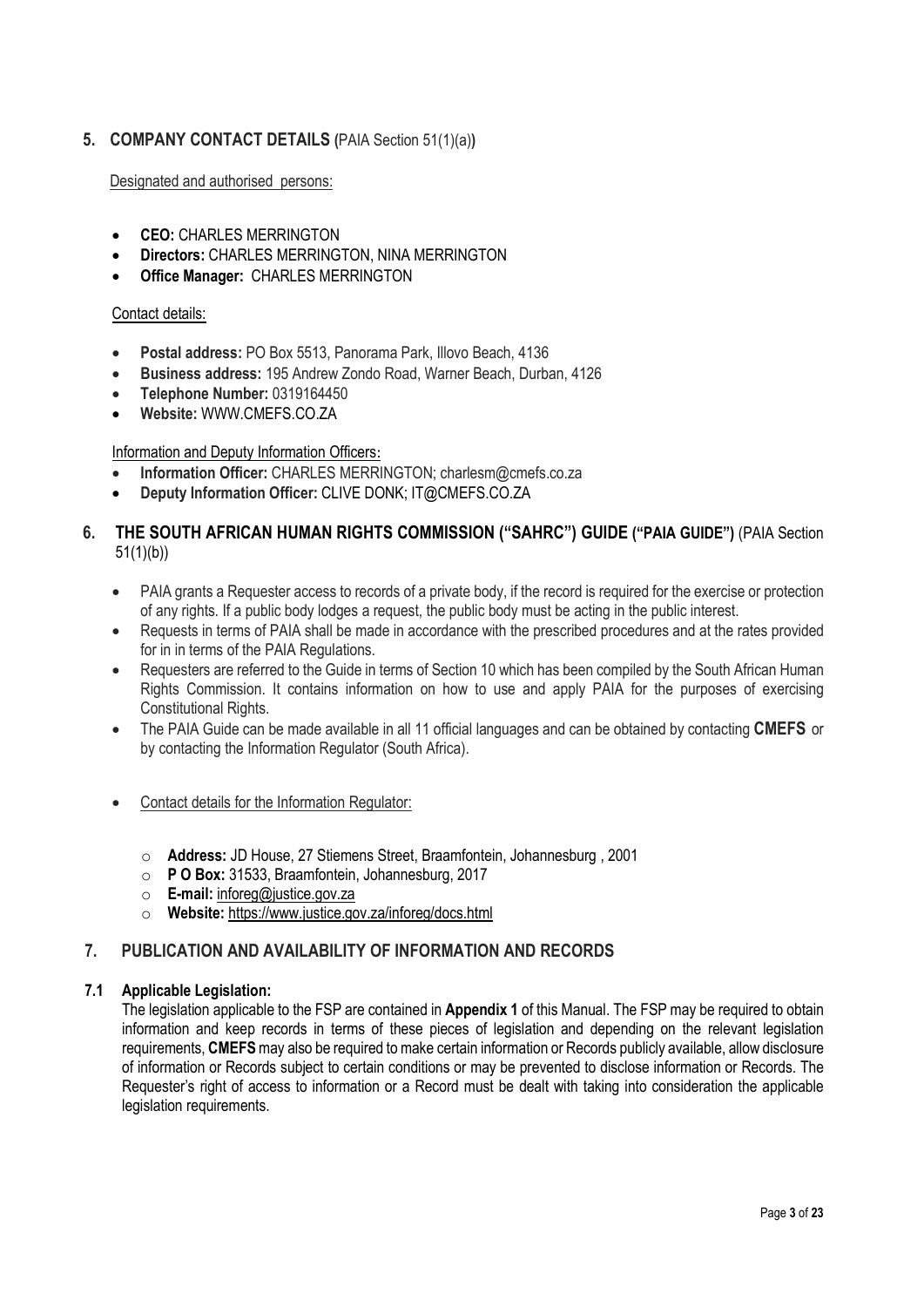## **7.2 Available Records (**PAIA Section 51(1)(d)**)**

Examples of available **CMEFS** Record Categories are contained in **Appendix 2** of this Manual and the inclusion of a category or examples of Records, does not mean that the Information and Records falling withing those categories will automatically be made available to a Requester.

#### Records may be available as follows:

- Freely and if publicly available e.g. information and records available on CMEFS public website;
- Made available but subject to Copyright;
- Made available but subject to limited disclosure.

Note that a person may only request information from **CMEFS** as a Private Body if the requested information is required for the exercise or protection of a right. Certain grounds of refusal may also apply as indicated below in paragraph 8.4 to a request for such record.

## **8. FORM OF REQUEST TO ACCESS INFORMATION AND RECORDS (**PAIA Section 51(1)(e)**)**

## **8.1 Requester**

## Personal Requester:

A Personal Requester is a requester who is seeking access to a record containing Personal Information about the Requester itself. Access will be granted by **CMEFS** subject to applicable legislation.

## Other Requester:

If a person other than the Personal Requester is seeking access to a record containing Personal Information, then **CMEFS** is not obliged to grant access to such record, unless such person fulfils the requirements for access as provided for in terms of PAIA.

## **8.2 Request for Access to Record Procedures**

## The procedures to follow are as follows:

- Requester must complete and sign the prescribed form enclosed herewith in **Appendix 3** together with payment of the required fee (only if it is another Requester).
- The completed and signed form together with proof of payment must either be posted, submitted per hand or be emailed to the Information Officer at the email address stated above.
- If an individual is unable to complete the prescribed form because of illiteracy or disability, such a person may make the request orally to the Information Officer.
- If a request is made on behalf of another person, the Requester must then submit proof of the capacity in which the Requester is making the request on behalf of the other person to the satisfaction of the Information Officer.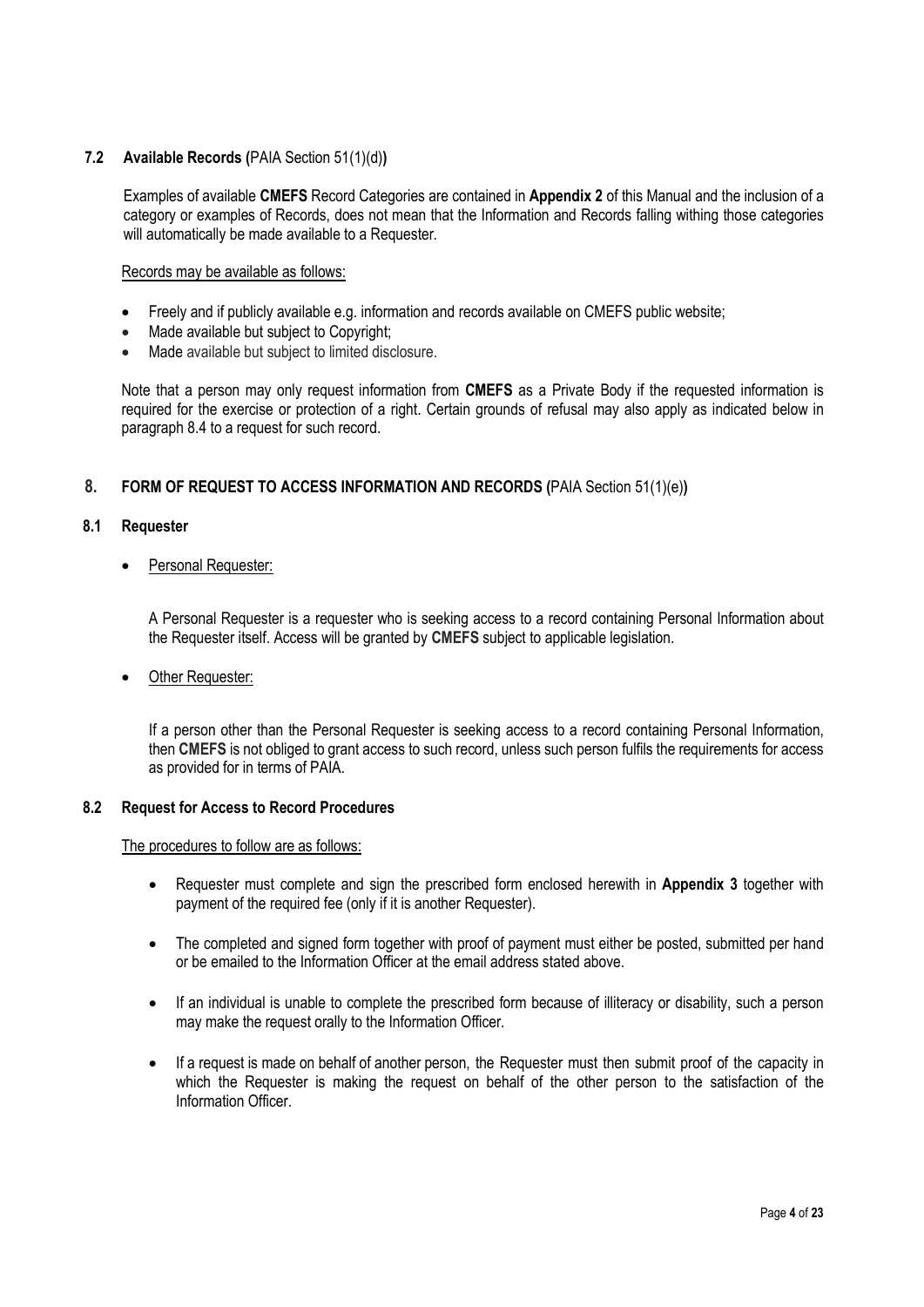- All required information must be provided on the **Appendix 3** form, and the information must be true, complete and correct with enough particularity to enable the Information Officer to identify:
	- o the Requester's identity;
	- o contact details of the Requester;
	- o the requested record/s, and
	- $\circ$  the form of access required by the Requester.
- A Requester may only request access to a record in order to exercise or protect a right and must clearly state what the nature of the right is so to be exercised or protected. The requester is further required to provide an explanation of why the requested record is required for the exercise or protection of that right.
- **CMEFS** will process a request to access a record within 30 (thirty) days of receipt of the completed **Appendix 3** form together with proof of payment, if applicable, unless the Requestor has stated exceptional reasons and circumstances together with proof, if applicable, that would satisfy the Information Officer why the time period cannot be complied with.
- **CMEFS** shall inform the Requester in writing whether access has been granted or denied together with reasons thereof.
- If the Requester requires access to the records in another manner, the Requester must state the manner and the particulars so required.

#### **8.3 Fees Payable**

The applicable fees that are prescribed in terms of the PAIA Regulations are as follows:

- A non-refundable prescribed request fee is payable upon submission of any request for access to any record before a request will be processed.
- The fees above do not apply if the request is for personal records of the person requesting in this instance no fee is payable.
- If the preparation of the record requested requires more than the prescribed hours (currently 6 hours), a deposit shall be paid (of not more than one third of the access fee which would be payable if the request were granted).
- A requestor may lodge an application with a court against the tender/payment of the request fee and/or deposit.
- Records may be withheld until the fees have been paid by the Requester.
- Fees are subject to confirmation by the Regulator in the Government Gazette and any applicable fees or changes will be upfront disclosed to Requesters.
- A list of the current Fees payable is set out in **Appendix 4**.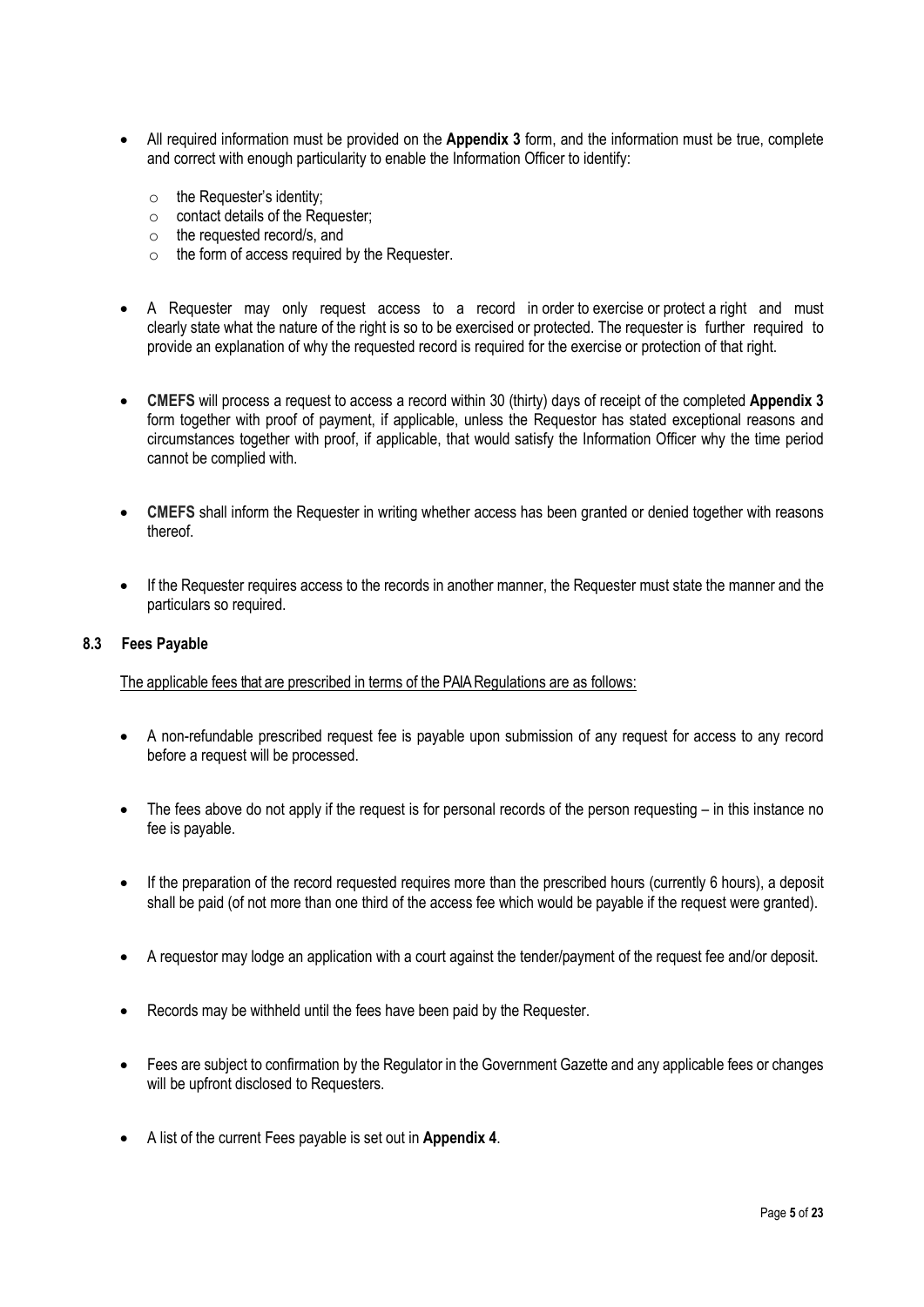## **8.4 Grounds for refusal of a Request**

Chapter 4 of PAIA provides for several grounds on which a request for access to Personal Information must be refused.

These grounds may include where:

- commercial information is requested of a Private Body;
- the public interests are not served;
- the privacy and interests of other individuals are protected, where disclosure would be unreasonable;
- the mandatory protection of commercial information of a third party/ company which include trade secrets, financial, commercial or technical information that may cause harm if disclosed and information that could put a third party/ Company in disadvantage in contractual/ other negotiations or commercial competition or computer programs owned by a company protected by copyright and intellectual property laws;
- the mandatory protection of certain confidential information of a third party where it would breach a duty of confidence;
- the mandatory protection of confidential information of third parties if it is protected in terms of an agreement;
- mandatory protection of the safety of individuals and protection of property;
- after the commencement of legal proceedings, the mandatory protection of records that are privileged in such legal proceedings;
- the mandatory protection of legal privileged documents:
- research information of a third party/ Company if disclosure would put the research or researcher in disadvantage.
- requests for Records that are clearly frivolous or vexatious, or which involve an unreasonable diversion of resources.

# **8.5 Information or Records not found**

If information or Records cannot be found despite reasonable and diligent searches by **CMEFS**, then the Information Officer must provide the Requester with a notice in the form of an affidavit setting out the measures taken to locate the document and the inability to locate it.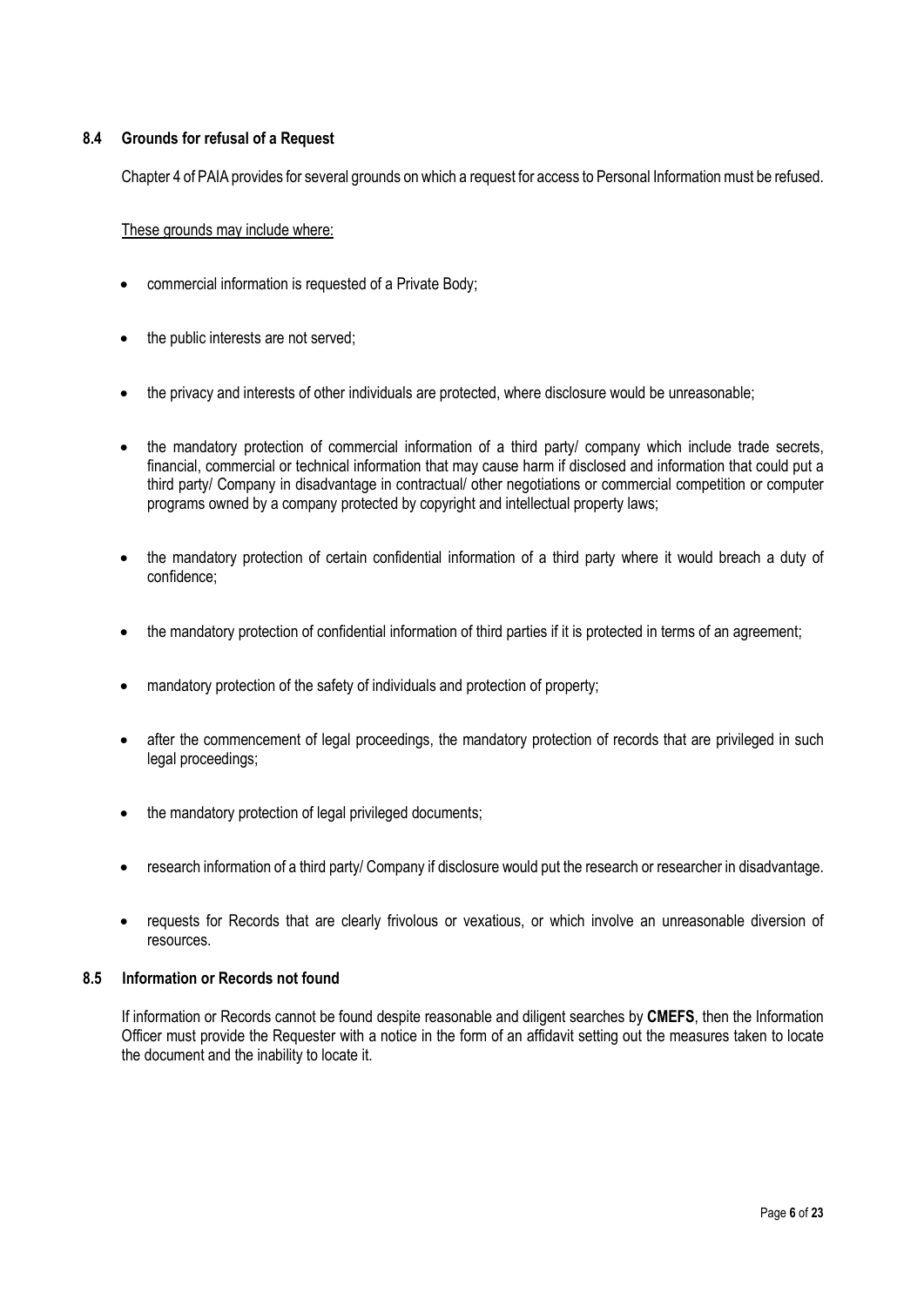## **8.6 Remedies available to a Requester if access is refused**

The decision made by the Information Officer is final and Requesters must exercise external remedies if the Request for access to Information or Records is refused. A Requester may however apply to a court for relief within 180 days of notification of the decision for appropriate relief as provided for in terms of sections 56(3) (c) and 78 of PAIA.

# **9. POPIA GUIDE AND PROCESSING OF PERSONAL INFORMATION BY CMEFS**

POPIA provides for minimum protection principles for the lawful processing of Personal Information by an FSP. A POPIA Guide setting out how Personal Information will be processed by an FSP is contained in **Appendix 5** of this Manual.

#### **9.1 Objection to process Personal Information**

- A person that wants to object to the processing of Personal Information in terms of section 11(1)(d) to (f) of POPIA, must complete, sign and submit to the Information Officer the Form contained **Appendix 6** of this Manual.
- Affidavits or other documentary proof may be submitted with the Form in support of the objection.

#### **9.2 Request for a correction or deletion of Personal Information; or for the destruction or deletion in possession of unauthorised person of Personal Information**

- A Person that wants to submit a request to rectify, delete or destroy Personal Information in terms of section 24 of POPIA, must complete, sign and submit to the Information Officer the Form contained in **Appendix 7** of this Manual.
- A request for the correction or deletion of the Personal Information of a Data Subject can be addressed to the Responsible Party in possession or control of the Personal Information.
- A request for the destruction or deletion of a Record of Personal Information about the Data Subject can be addressed to a Responsible Party in possession or control of the Record who are no longer authorised to retain such Record.
- Affidavits or other documentary proof may be submitted with the Form in support of the request.

## **9.3 Complaints in terms of POPIA**

- A Person may submit a complaint to the Regulator in the prescribed manner and form, alleging interference with the protection of the Personal Information of a Data Subject.
- A Responsible Party or Data subject may, in terms of section 63(3), further submit a complaint to the Regulator in the prescribed manner and form if he/ she/ it is aggrieved by the determination of an adjudicator.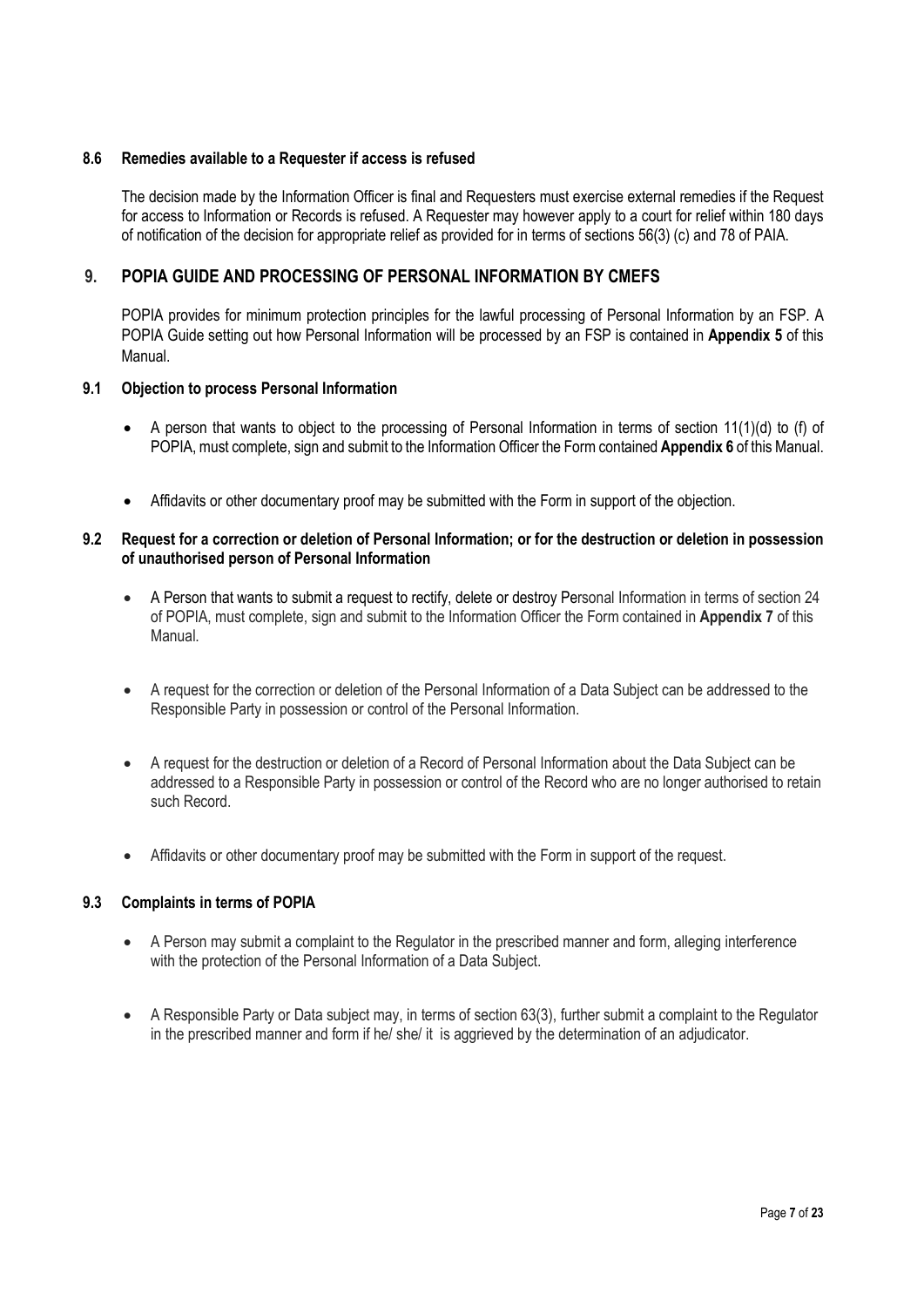- The contact details of the Information Regulator are as follows:
	- o **Business address:** JD House, 27 Stiemens street, Braamfontein, Johannesburg, 2001
	- o **Postal address:** P O Box 31533, Braamfontein, Johannesburg, 2017
	- o **E-mail:** complaints.IR@justice.gov.za
	- o **Website:** www.justice.gov.za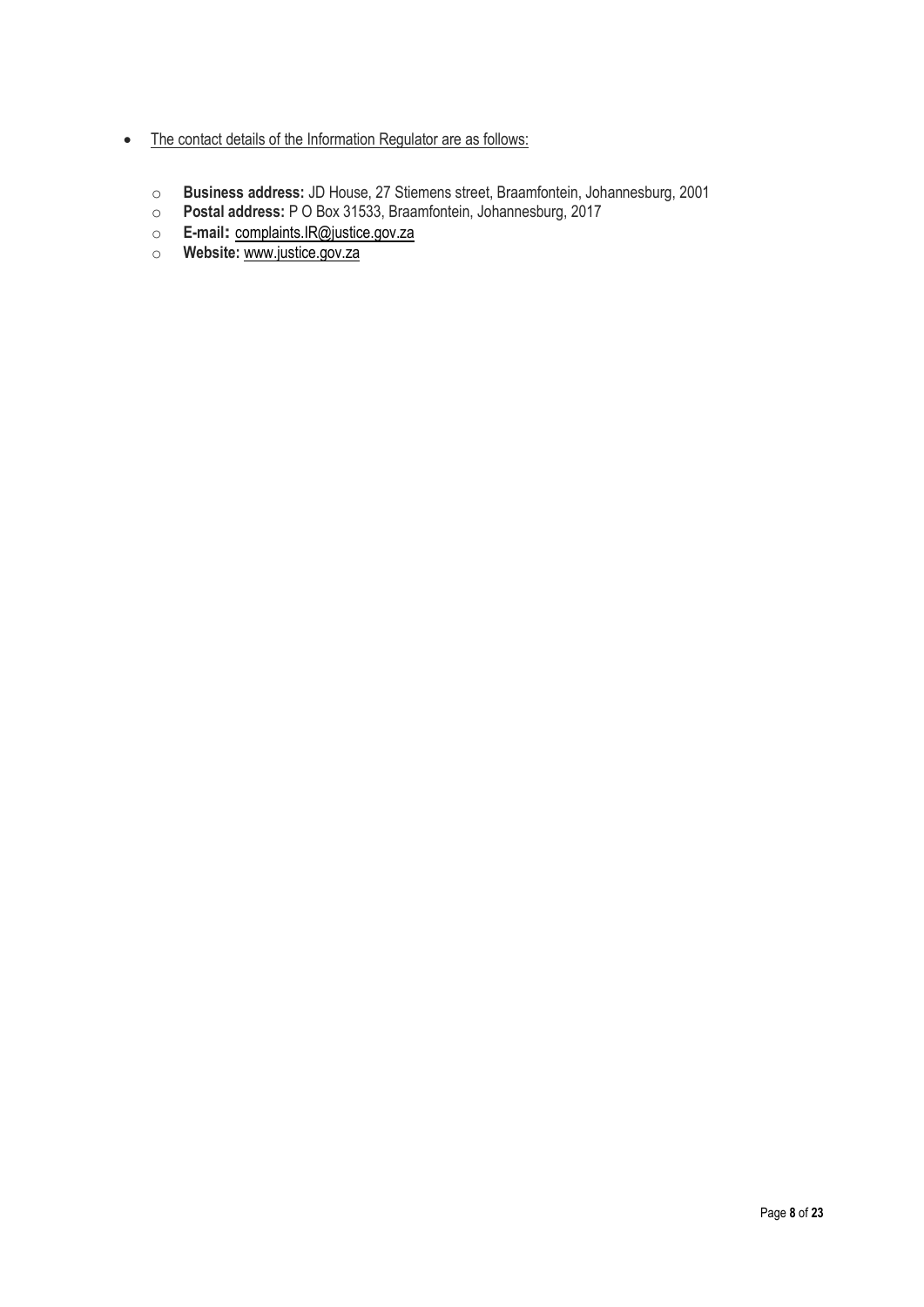# **APPENDIX 1 APPLICABLE LEGISLATION**

# **\*THE LEGISLATION APPLICABLE TO CMEFS INCLUDES:**

- Basic Conditions of Employment Act 75 of 1997
- Companies Act 71 of 2008
- Consumer Protection Act 68 of 2008
- Collective Investment Schemes Control Act 45 of 2002
- Credit Rating Services Act 24 of 2012
- Employment Equity Act 55 of 1998
- Financial Advisory and Intermediaries Services Act 37 of 2002
- Financial Institutions (Protection of Funds) Act 28 of 2001
- Financial Intelligence Centre Act 38 of 2001
- Financial Markets Act 19 of 2012
- Financial Sector Regulation Act 9 of 2017
- Financial Services Board Act 97 of 1990
- Financial Services Ombud Schemes Act 37 of 2004
- Financial Supervision of the Road Accident Fund Act 8 of 1993
- Friendly Societies Act 25 of 1956
- Income Tax Act 95 of 1967
- Insurance Act 18 of 2017
- Labour Relations Act 66 of 1995
- Long-term Insurance Act 52 of 1998
- Occupational Health and Safety Act 85 of 1993
- Pension Funds Act 24of 1956
- Protection of Personal Information Act 4 of 2013
- Short-term Insurance Act 53 of 1998
- Skills Development Act 97 of 1998
- Skills Development Levies Act 9 of 1999
- Unemployment Contributions Act 63 of 2001
- Value Added Tax Act 89 of 1991

\*Note that although **CMEFS** used its best endeavours to provide a list of the latest applicable legislation, it may not be a complete or updated list due to constant changes in legislation. Kindly contact the Information Officer if you have any queries about Applicable Legislation.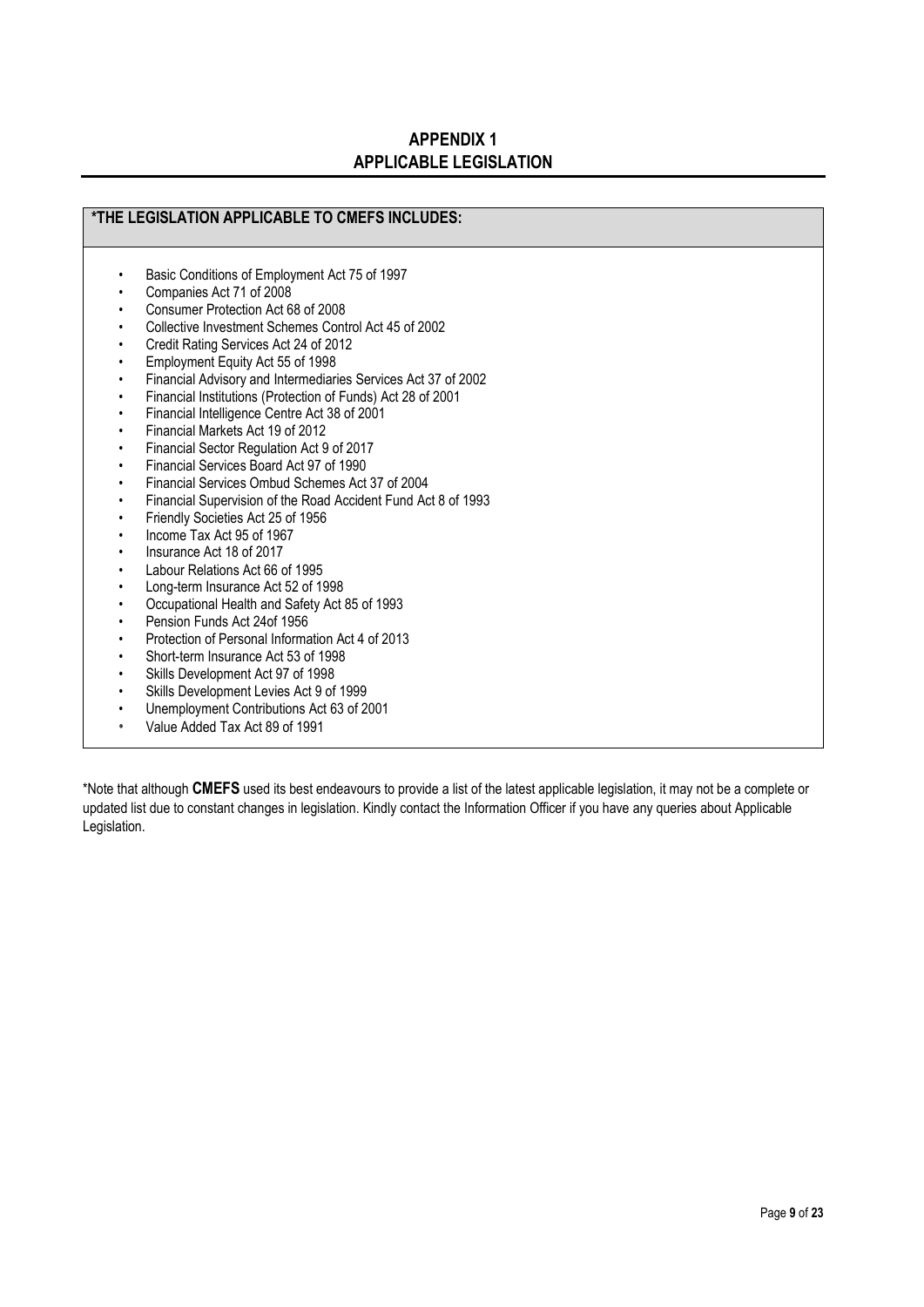# **APPENDIX 2 AVAILABILITY OF RECORDS**

Except for public Records that may be available on the FSP website, the following type of records are available on request in terms of PAIA. Kindly note the grounds of refusal may apply as referred to in paragraph 8.4 of this Manual.

| <b>*RECORD CATEGORIES</b>                                     | in the party of the contract of the contract of the contract of the contract of the contract of the contract of the contract of the contract of the contract of the contract of the contract of the contract of the contract o<br>*EXAMPLES OF RECORDS                                                                                                                                                                                                                                                                                                                            | <b>AVAILABILITY</b>                                                                                                                                                                                                                                                                                                                                                    |
|---------------------------------------------------------------|-----------------------------------------------------------------------------------------------------------------------------------------------------------------------------------------------------------------------------------------------------------------------------------------------------------------------------------------------------------------------------------------------------------------------------------------------------------------------------------------------------------------------------------------------------------------------------------|------------------------------------------------------------------------------------------------------------------------------------------------------------------------------------------------------------------------------------------------------------------------------------------------------------------------------------------------------------------------|
| <b>Public Affairs</b>                                         | Media Releases,<br>$\bullet$<br><b>Brochures</b><br>$\bullet$<br>Public Company Information,<br>Website Information<br>Public policies and manuals<br>Publications<br>Articles                                                                                                                                                                                                                                                                                                                                                                                                    | Freely available:<br>Publicly accessible<br>$\bullet$<br>On CMEFS website                                                                                                                                                                                                                                                                                              |
| Secretarial, Corporate<br>Governance, Legal and<br>Compliance | <b>Statutory Company Records</b><br>$\bullet$<br>Shareholder Agreements and certificates<br>$\bullet$<br>Corporate structure and associations<br>$\bullet$<br>Documents of Incorporation<br>Shareholder/ Board/ Executive decisions<br>$\bullet$<br>Meeting minutes<br><b>Business Agreements</b><br>$\bullet$<br><b>Intellectual Property</b><br>$\bullet$<br>Management Information<br>٠<br><b>Statutory Returns</b><br>Company policies and manuals<br>Compliance strategies<br>Market information and strategies<br>$\bullet$<br>Business development strategies<br>$\bullet$ | May not be disclosed:<br>Request after the commencement of<br>$\bullet$<br>criminal or civil procedure<br>Legal privileged documents<br>$\bullet$<br>Likely to harm commercial and<br>$\bullet$<br>financial interests of parties<br>Likely to breach confidentiality<br>$\bullet$<br>protection in terms of an agreement<br>Commercial Information of Private<br>Body |
| <b>Financial</b>                                              | <b>Financial Statements and returns</b><br>$\bullet$<br>Client invoices and statements<br>PAYE records<br>٠<br>Tax records<br>Assets and liabilities<br>Bank details and records<br>٠                                                                                                                                                                                                                                                                                                                                                                                             | May not be disclosed:<br><b>Commercial Information of Private</b><br>$\bullet$<br>Body                                                                                                                                                                                                                                                                                 |
| Human Resources/ Employment                                   | <b>Employment records</b><br>$\bullet$<br>Staff agreements<br>$\bullet$<br>Training records<br>Performance appraisals<br>$\bullet$                                                                                                                                                                                                                                                                                                                                                                                                                                                | May not be disclosed:<br>Commercial Information of Private<br>Body                                                                                                                                                                                                                                                                                                     |
| <b>Operations and Marketing</b>                               | Client database<br>$\bullet$<br>Communications and correspondence<br>٠<br>Access control and security records<br>$\bullet$<br>Research documents<br>Intellectual Property documents<br>$\bullet$<br>Fees structures<br>Service providers<br>Services agreements                                                                                                                                                                                                                                                                                                                   | May not be disclosed<br>Commercial Information of Private<br>Body                                                                                                                                                                                                                                                                                                      |
| <b>Services</b>                                               | Compliance templates<br>$\bullet$<br>Compliance training<br>Compliance advice and opinions<br>Compliance reviews<br>Compliance updates and notices<br>Client compliance reports<br>Compliance records<br>$\bullet$<br>Emails and communications<br>$\bullet$                                                                                                                                                                                                                                                                                                                      | Limited disclosure to Clients:<br>Record format containing information<br>$\bullet$<br>subject to copyright<br>$\bullet$<br>subject to Client agreement terms                                                                                                                                                                                                          |
| <b>Information Technology</b>                                 | IT services agreements<br>$\bullet$<br><b>IT licenses</b><br>٠<br>IT systems and facilities<br>IT record keeping<br>Back-up and restore records<br>٠<br>Compliance system                                                                                                                                                                                                                                                                                                                                                                                                         | May not be disclosed:<br>Commercial Information of Private<br>Body                                                                                                                                                                                                                                                                                                     |

\*Note that although **CMEFS** used its best endeavours to provide a list of records, it may not be a complete or updated list due to constant changes in legislation or business operations. Kindly contact the Information Officer if you have any queries about Records.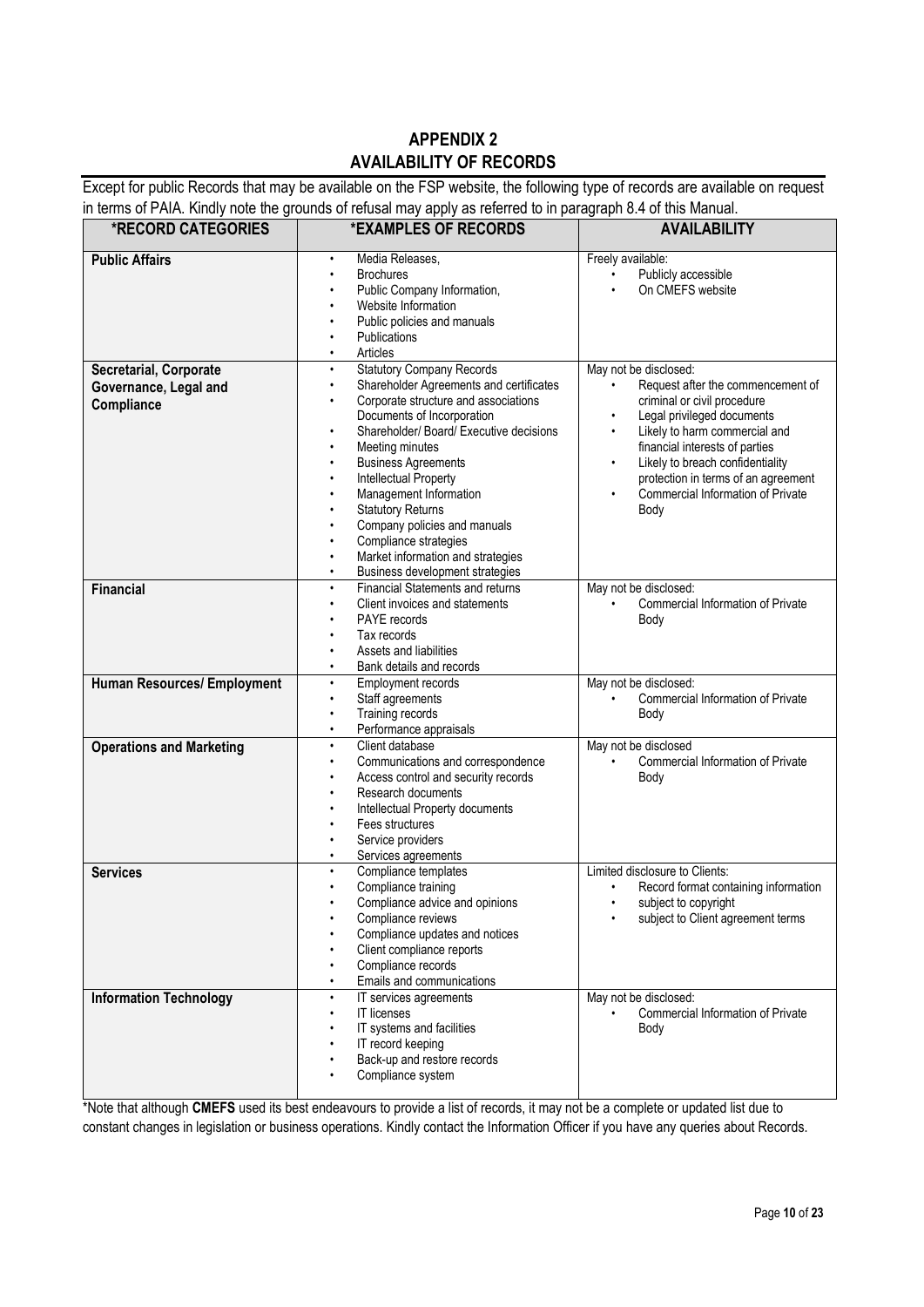# **APPENDIX 3 REQUEST FOR ACCESS TO RECORD**

The following proof must be submitted together with this completed and signed Request for Access to Record Form below to the Information Officer with charlesm@cmefs.co.za

1. Proof of payment of fees (if applicable);

 $\Box$ 

- 2. Certified copy of the Requester's identity document;
- 3. If requests made on behalf of another person, proof of such authorisation, must be attached to this form.
- 4. Supporting documentation (only if applicable).

| <b>REQUEST FOR ACCESS TO RECORD/S</b>                                                                                                                                  |                                                                               |                                                           |                |  |             |  |
|------------------------------------------------------------------------------------------------------------------------------------------------------------------------|-------------------------------------------------------------------------------|-----------------------------------------------------------|----------------|--|-------------|--|
| *Mark the applicable box with an "X"                                                                                                                                   |                                                                               |                                                           |                |  |             |  |
|                                                                                                                                                                        | Request is made in my own name<br>Request is made on behalf of another person |                                                           |                |  |             |  |
| 1.                                                                                                                                                                     |                                                                               | PARTICULARS OF PERSON REQUESTING ACCESS TO INFORMATION    |                |  |             |  |
| <b>Full Names &amp; Surname:</b>                                                                                                                                       |                                                                               |                                                           |                |  |             |  |
| <b>Identification Number:</b>                                                                                                                                          |                                                                               |                                                           | Cell phone no. |  |             |  |
| Other contact no:                                                                                                                                                      |                                                                               |                                                           | Fax no.        |  |             |  |
| Capacity in which request is made (when<br>made on behalf of another person)                                                                                           |                                                                               |                                                           |                |  |             |  |
| <b>Email address:</b>                                                                                                                                                  |                                                                               |                                                           |                |  |             |  |
| Postal address:                                                                                                                                                        |                                                                               |                                                           |                |  | Postal code |  |
| <b>Street address:</b>                                                                                                                                                 |                                                                               |                                                           |                |  | Postal code |  |
| 2.                                                                                                                                                                     |                                                                               | PARTICULARS OF PERSON ON WHOSE BEHALF THE REQUEST IS MADE |                |  |             |  |
| *Only complete this section if a request for information is made on behalf of another person.                                                                          |                                                                               |                                                           |                |  |             |  |
| Full Names & Surname/                                                                                                                                                  |                                                                               |                                                           |                |  |             |  |
| Legal entity name:                                                                                                                                                     |                                                                               |                                                           |                |  |             |  |
| <b>Identification Number:</b>                                                                                                                                          |                                                                               |                                                           | Cell phone no. |  |             |  |
| Other contact no:                                                                                                                                                      |                                                                               |                                                           | Fax no.        |  |             |  |
| <b>Email address:</b>                                                                                                                                                  |                                                                               |                                                           |                |  |             |  |
| Postal address:                                                                                                                                                        |                                                                               |                                                           |                |  | Postal code |  |
| <b>Street address:</b>                                                                                                                                                 |                                                                               |                                                           |                |  | Postal code |  |
| PARTICULARS OF RECORD REQUESTED<br>3.                                                                                                                                  |                                                                               |                                                           |                |  |             |  |
| *Provide full particulars of the record to which access is requested, including the reference number if that is known to you, to enable the record to be located.      |                                                                               |                                                           |                |  |             |  |
| (If the provided space is inadequate, please continue on a separate page and attach it to this form. All additional pages must be signed.)<br>Description of record or |                                                                               |                                                           |                |  |             |  |
| relevant part of the record:                                                                                                                                           |                                                                               |                                                           |                |  |             |  |
| Ref no. if available                                                                                                                                                   |                                                                               |                                                           |                |  |             |  |
| Any further particulars of                                                                                                                                             |                                                                               |                                                           |                |  |             |  |
| record<br><b>TYPE OF RECORD</b><br>4.                                                                                                                                  |                                                                               |                                                           |                |  |             |  |
| *Mark the applicable box with an "X"                                                                                                                                   |                                                                               |                                                           |                |  |             |  |
| Records in written or printed form                                                                                                                                     |                                                                               |                                                           |                |  |             |  |
| Record comprises virtual images (this includes photographs, slides, video recordings, computer-generated images, sketches, etc)                                        |                                                                               |                                                           |                |  |             |  |
| Record consists of recorded words or information which can be reproduced in sound                                                                                      |                                                                               |                                                           |                |  |             |  |
| Record is held on a computer or in an electronic, or machine-readable form                                                                                             |                                                                               |                                                           |                |  |             |  |
| <b>FORM OF ACCESS</b><br>5.                                                                                                                                            |                                                                               |                                                           |                |  |             |  |
| *Mark the applicable box with an "X"                                                                                                                                   |                                                                               |                                                           |                |  |             |  |
| Printed copy of record (including copies of any virtual images, transcriptions and information held on computer or                                                     |                                                                               |                                                           |                |  |             |  |
| in an electronic or machine-readable form)                                                                                                                             |                                                                               |                                                           |                |  |             |  |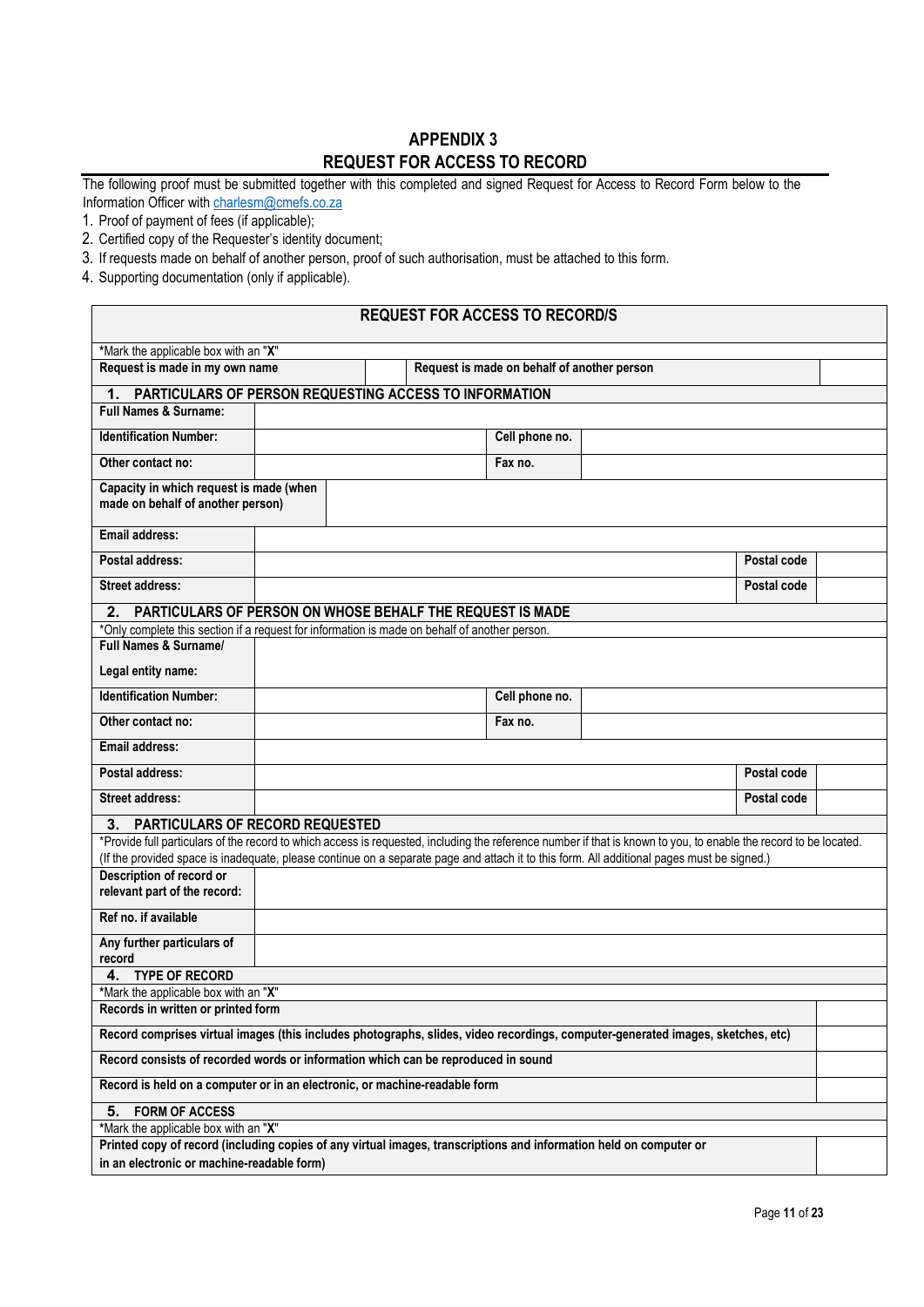| Written or printed transcription of virtual images (this includes photographs, slides, video recordings,                                                                                                                                  |  |  |
|-------------------------------------------------------------------------------------------------------------------------------------------------------------------------------------------------------------------------------------------|--|--|
| computer-generated images, sketches, etc)                                                                                                                                                                                                 |  |  |
| Transcription of soundtrack (written or printed document)                                                                                                                                                                                 |  |  |
| Copy of record on flash drive (including virtual images and soundtracks)                                                                                                                                                                  |  |  |
| Copy of record on compact disc drive (including virtual images and soundtracks)                                                                                                                                                           |  |  |
| Copy of record saved on cloud storage server                                                                                                                                                                                              |  |  |
| <b>MANNER OF ACCES</b><br>6.                                                                                                                                                                                                              |  |  |
| *Mark the applicable box with an "X"<br>Personal inspection of record at registered address of public/private body (including listening to recorded words, information which                                                              |  |  |
| can be reproduced in sound, or information held on computer or in an electronic or machine-readable form                                                                                                                                  |  |  |
| Postal services to postal address                                                                                                                                                                                                         |  |  |
| <b>Courier service to street address</b>                                                                                                                                                                                                  |  |  |
| Facsimile of information in written or printed format (including transcriptions)                                                                                                                                                          |  |  |
| E-mail of information (including soundtracks if possible)                                                                                                                                                                                 |  |  |
| Cloud share/file transfer                                                                                                                                                                                                                 |  |  |
| Preferred language                                                                                                                                                                                                                        |  |  |
| (Note that if the record is not available in the language you prefer, access may be granted in the language in which the record is available)                                                                                             |  |  |
| PARTICULARS OF RIGHT TO BE EXERCISED OR PROTECTED                                                                                                                                                                                         |  |  |
| *If the provided space is inadequate, please continue on a separate page and attach it to this Form. The requester must sign all the additional pages.<br>Indicate which right is to be protected:                                        |  |  |
|                                                                                                                                                                                                                                           |  |  |
| Explain why the record requested is required for the exercise or protection of the aforementioned right:                                                                                                                                  |  |  |
|                                                                                                                                                                                                                                           |  |  |
| <b>FEES</b><br>8.<br>*A request fee must be paid before the request will be considered.                                                                                                                                                   |  |  |
| *You will be notified of the amount of the access fee to be paid.                                                                                                                                                                         |  |  |
| *The fee payable for access to a record depends on the form in which access is required and reasonable time required to search and prepare a                                                                                              |  |  |
| Record.                                                                                                                                                                                                                                   |  |  |
| *If you qualify for exemption of the payment of any fee, please state the reason for exemption<br>Reason:                                                                                                                                 |  |  |
|                                                                                                                                                                                                                                           |  |  |
|                                                                                                                                                                                                                                           |  |  |
|                                                                                                                                                                                                                                           |  |  |
| NOTIFICATION OF OUTCOME OF REQUEST<br>9.                                                                                                                                                                                                  |  |  |
| You will be notified in writing whether your request has been approved or denied and if approved the costs relating to your request, if any.                                                                                              |  |  |
| *Please indicate your preferred manner of correspondence with an "X":                                                                                                                                                                     |  |  |
| <b>Postal address</b><br>Facsimile<br>Electronic communication (please specify)                                                                                                                                                           |  |  |
| <b>10. SIGNATURE</b>                                                                                                                                                                                                                      |  |  |
|                                                                                                                                                                                                                                           |  |  |
| Signed at: <u>contract and a control of</u> this control and control and control of the control of the control of the control of the control of the control of the control of the control of the control of the control of the cont<br>20 |  |  |
| Signature of Requester/ person on whose behalf request is made                                                                                                                                                                            |  |  |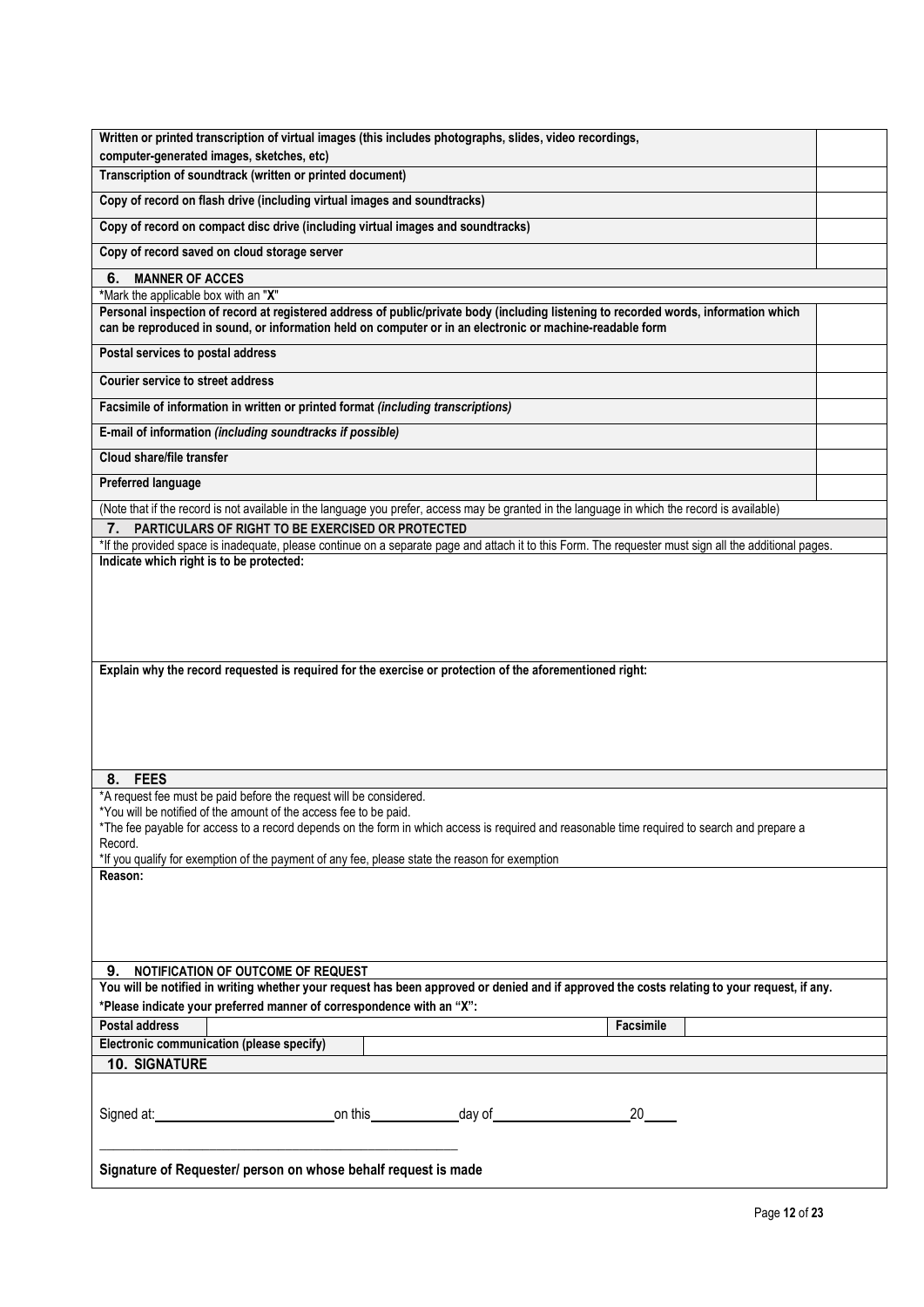# **FOR OFFICIAL USE**

| Reference No.                        |  |
|--------------------------------------|--|
|                                      |  |
|                                      |  |
| Request Received by: (State rank,    |  |
| name and surname of Information      |  |
|                                      |  |
| Officer)                             |  |
|                                      |  |
| Date received:                       |  |
|                                      |  |
|                                      |  |
| Access fees:                         |  |
|                                      |  |
| Deposit (if any):                    |  |
|                                      |  |
|                                      |  |
| <b>Signature Information Officer</b> |  |
|                                      |  |
|                                      |  |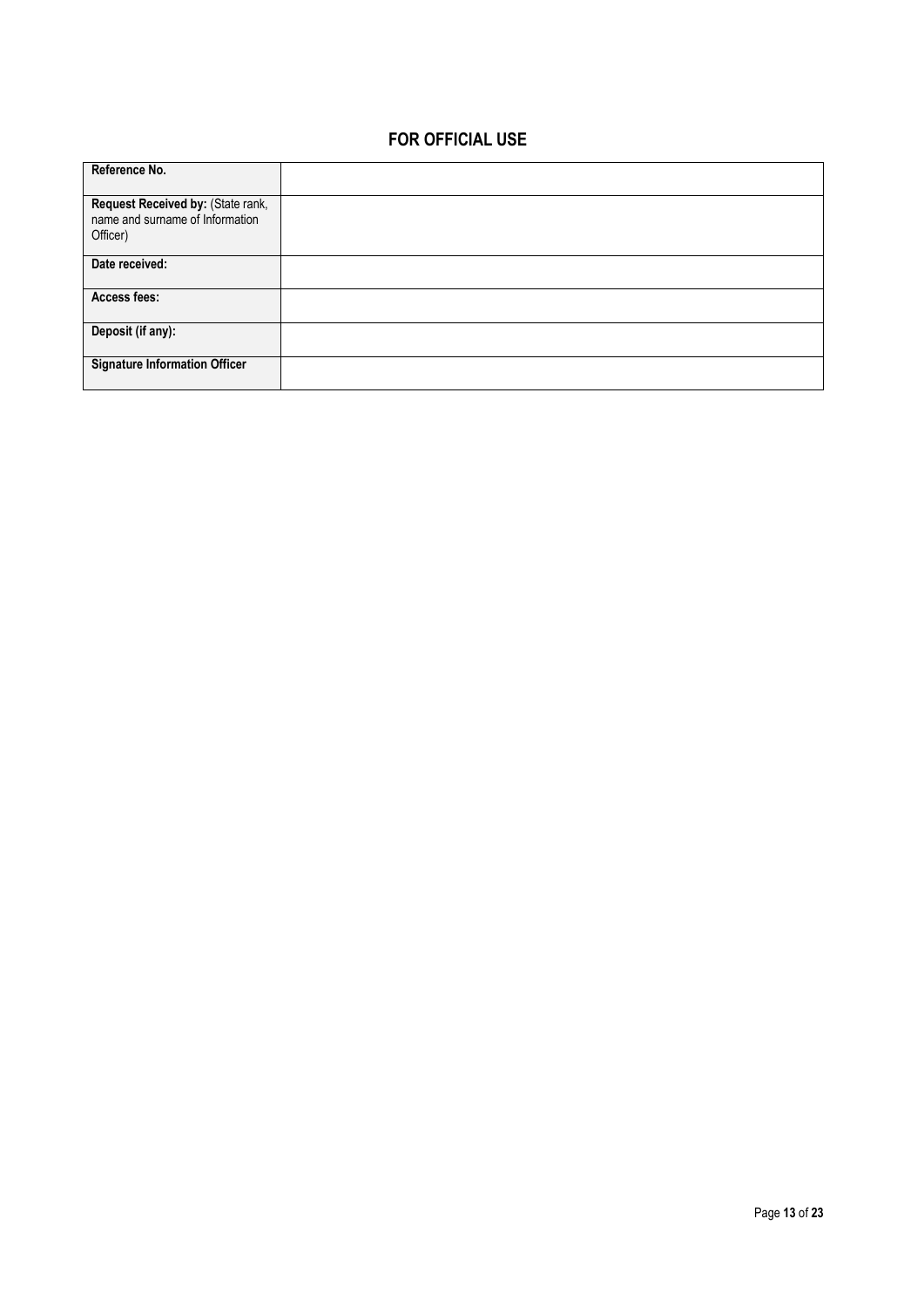# **APPENDIX 4 FEES PAYABLE**

The following Fees are payable in respect of Public/Private Bodies (other than personal requests) in terms of Part III of the PAIA Regulations published in the Government Gazette:

**"Public Body"** means- (a) any department of state or administration in the national or provincial sphere of government or any municipality in the local sphere of government; or (b) any other functionary or institution when exercising a power or performing a duty in terms of the Constitution or a provincial constitution; or ii. exercising a public power or performing a public function in terms of any legislation.

|     | <b>FEES IN RESPECT OF PUBLIC BODIES</b>                                                                                   |                                                                      |
|-----|---------------------------------------------------------------------------------------------------------------------------|----------------------------------------------------------------------|
| 1.  | The request fee payable by every requester                                                                                | R100.00                                                              |
| 2.  | Photocopy of A4-size page                                                                                                 | R1.50 per page or part thereof                                       |
| 3.  | Printed copy of A4-size page                                                                                              | R <sub>1.50</sub> per page or part thereof                           |
| 4.  | For a copy in a computer-readable form on:                                                                                |                                                                      |
|     | Flash drive (to be provided by requestor)<br>4.1                                                                          | R40.00                                                               |
|     | 4.2<br><b>Compact disc</b>                                                                                                |                                                                      |
|     | If provided by requestor                                                                                                  | R40.00                                                               |
|     | If provided to requestor                                                                                                  | R60.00                                                               |
| 5.  | For a transcription on visual images per A4-size page                                                                     | Service to be outsourced.<br>Will depend on quotation from           |
| 6.  | Copy of visual images                                                                                                     | Service Provider.                                                    |
| 7.  | Transcription of an audio record, per A4-size page                                                                        | R <sub>24.00</sub>                                                   |
| 8.  | Copy of an audio record on:                                                                                               |                                                                      |
|     | Flash drive (to be provided by requestor)<br>8.1                                                                          | R40.00                                                               |
|     | 8.2<br><b>Compact disc</b>                                                                                                |                                                                      |
|     | If provided by requestor                                                                                                  | R40.00                                                               |
|     | If provided to requestor                                                                                                  | R60.00                                                               |
| 9.  | To search for and prepare the record for disclosure for each hour or part of an hour,                                     |                                                                      |
|     | excluding the 1 <sup>st</sup> hour, reasonably required for such search and preparation. To not<br>exceed a total cost of | R300.00                                                              |
| 10. | Deposit: If search exceeds 6 hours                                                                                        | 1/3rd of amount per request<br>calculated inn terms of items 2 to 8. |
|     |                                                                                                                           |                                                                      |
| 11. | Postage, e-mail or any other electronic transfer                                                                          | Actual expense, if any.                                              |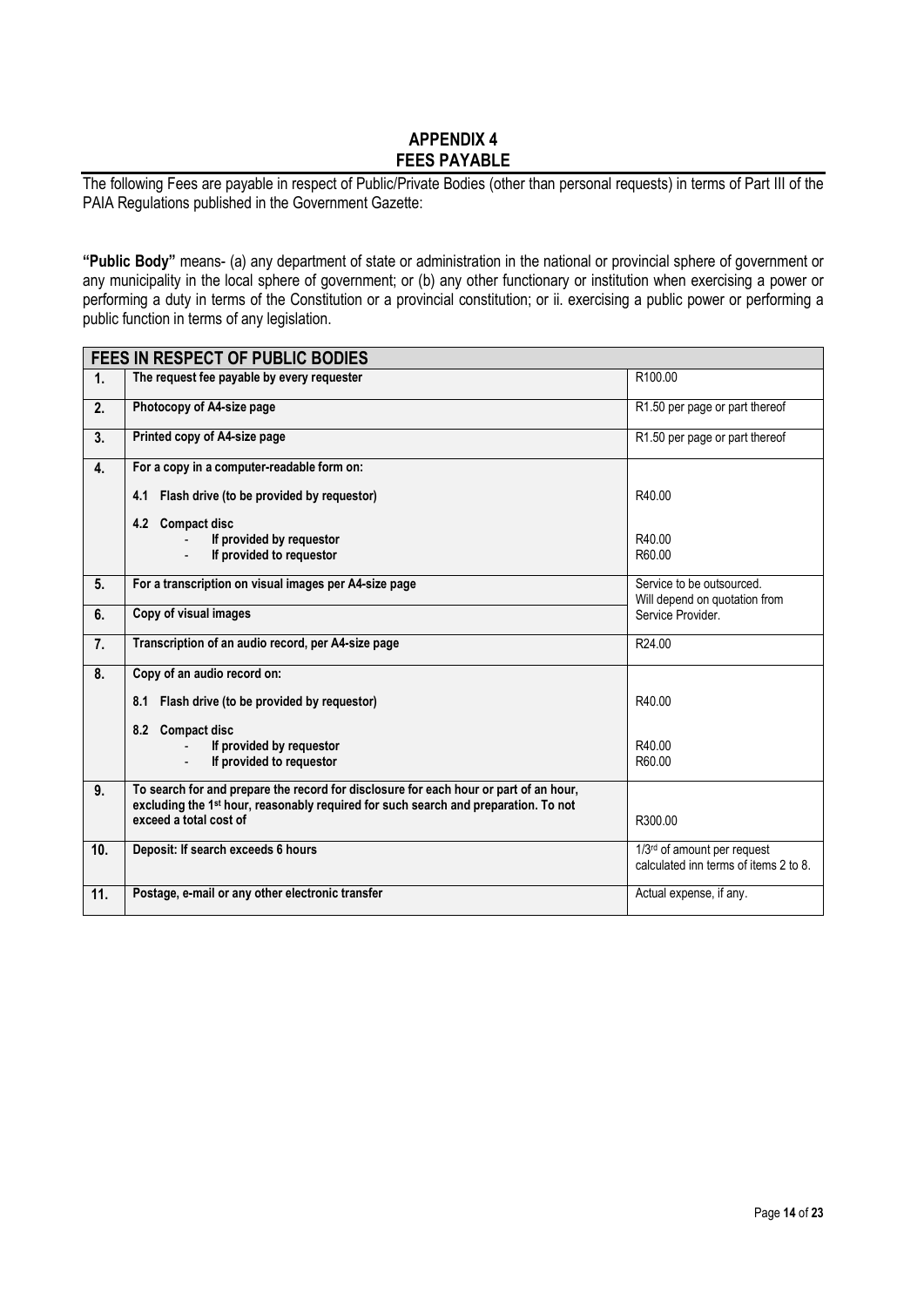**Private Body"** means- (a) a natural person who carries or has carried on any trade, business or profession, but only in such capacity. (b) a partnership which carries or has carried on any trade, business or profession; or (c) any former or existing juristic person, but excludes a public body.

|                  | <b>FEES IN RESPECT OF PRIVATE BODIES</b>                                                                                                                 |                                                                                 |
|------------------|----------------------------------------------------------------------------------------------------------------------------------------------------------|---------------------------------------------------------------------------------|
| 1.               | The request fee payable by every requester                                                                                                               | R140.00                                                                         |
| 2.               | Photocopy/ printed black & white copy of A4-size page                                                                                                    | R2.00 per page or part thereof                                                  |
| $\overline{3}$ . | Printed copy of A4-size page                                                                                                                             | R2.00 per page or part thereof                                                  |
| 4.               | For a copy in a computer-readable form on:                                                                                                               |                                                                                 |
|                  | Flash drive (to be provided by requestor)<br>4.3                                                                                                         | R40.00                                                                          |
|                  | 4.4 Compact disc                                                                                                                                         |                                                                                 |
|                  | If provided by requestor                                                                                                                                 | R40.00                                                                          |
|                  | If provided to requestor                                                                                                                                 | R60.00                                                                          |
| 5.               | For a transcription on visual images per A4-size page                                                                                                    | Service to be outsourced.<br>Will depend on quotation from Service Provider.    |
| 6.               | Copy of visual images                                                                                                                                    |                                                                                 |
| 7.               | Transcription of an audio record, per A4-size page                                                                                                       | R24.00                                                                          |
| 8.               | Copy of an audio record on:                                                                                                                              |                                                                                 |
|                  | 8.3 Flash drive (to be provided by requestor)                                                                                                            | R40.00                                                                          |
|                  | 8.4 Compact disc                                                                                                                                         |                                                                                 |
|                  | If provided by requestor                                                                                                                                 | R40.00                                                                          |
|                  | If provided to requestor                                                                                                                                 | R60.00                                                                          |
| 9.               | To search for and prepare the record for disclosure for each hour or part of<br>an hour, excluding the 1st hour, reasonably required for such search and | R <sub>145.00</sub>                                                             |
|                  | preparation. To not exceed a total cost of                                                                                                               | R435.00                                                                         |
| 10.              | Deposit: If search exceeds 6 hours                                                                                                                       | 1/3 <sup>rd</sup> of amount per request calculated in terms of<br>items 2 to 8. |
| 11.              | Postage, e-mail or any other electronic transfer                                                                                                         | Actual expense, if any.                                                         |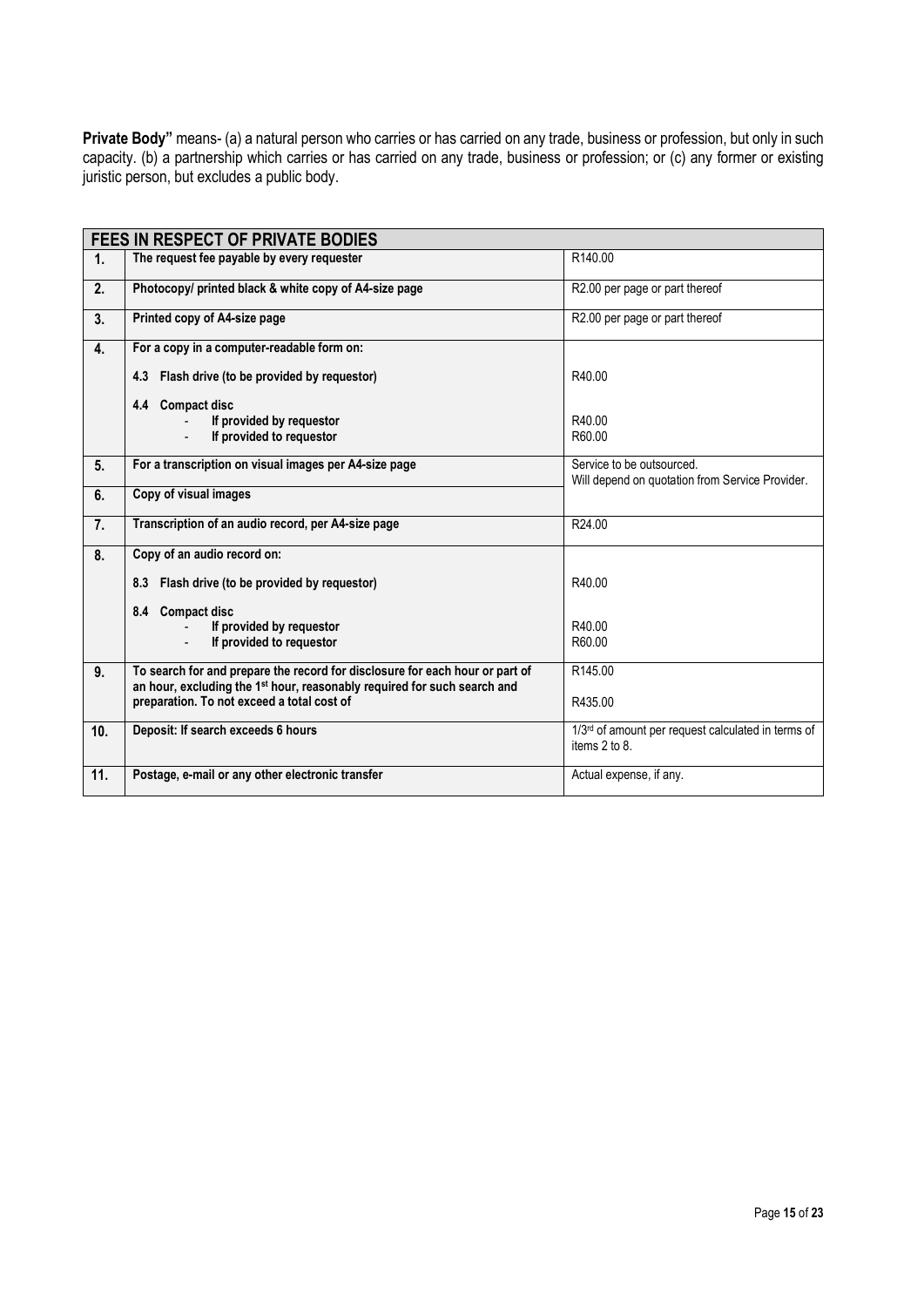# **APPENDIX 5 POPIA GUIDE AND PROCESSING OF PERSONAL INFORMATION BY FSP**

# **1. DEFINITIONS**

- **Data Subject:** means the person to whom the personal information relates.
- **Responsible Party:** means the entity which determines the purpose of and means for processing Personal Information.
- **Operator:** means the company or a person who processes personal information for a Responsible Party in terms of a contract or mandate, without coming under the direct authority of the Responsible Party.
- **Personal Information:** means information relating to an identifiable, living, natural person, and where it is applicable, an identifiable, existing juristic person, including, but not limited to:
	- $\circ$  information relating to the race, gender, sex, pregnancy, marital status, national, ethnic or social origin, colour, sexual orientation, age, physical or mental health, well-being, disability, religion, conscience, belief, culture, language and birth of the person;
	- o information relating to the education or the medical, financial, criminal or employment history of the person;
	- $\circ$  any identifying number, symbol, e-mail address, physical address, telephone number, location information, online identifier or other particular assignment to the person;
	- $\circ$  the biometric information of the person;
	- $\circ$  the personal opinions, views or preferences of the person;
	- $\circ$  correspondence sent by the person that is implicitly or explicitly of a private or confidential nature or further correspondence that would reveal the contents of the original correspondence;
	- o the views or opinions of another individual about the person; and
	- $\circ$  the name of the person if it appears with other personal information relating to the person or if the disclosure of the name itself would reveal information about the person.
	- o Special Personal Information includes:
		- religious or political beliefs
		- race or ethnic origin
		- trade union membership
		- political opinions
		- health, sexual life
		- criminal behaviour.
- **Processing:** means any operation or activity or any set of operations, whether or not by automatic means, concerning personal information, including:
	- o the collection, receipt, recording, organisation, collation, storage, updating or modification, retrieval, alteration, consultation or use;
	- $\circ$  dissemination by means of transmission, distribution or making available in any other form; or
	- o merging, linking, as well as restriction, degradation, erasure or destruction of information.
- **Direct Marketing:** means the use of personal information for the purposes of direct marketing by means ofany form of electronic communication.

# **2. THE 8 PROTECTION PRINCIPLES APPLICABLE TO RESPONSIBLE PARTIES**

**CMEFS** is a Responsible Party in terms of POPIA and has Data Protection Policies and procedures in place for the protection of all Personal Information. **CMEFS** implemented the required controls and employs up to date technology to ensure the protection, confidentiality, integrity and availability of the Personal Information that it processes.

## **The application of the 8 Protection Principles within CMEFS as Responsible Party to ensure the protection of Personal Information are set out below:**

# **2.1. Accountability:**

This principle contemplates the assigning of responsibility by the Responsible Party to oversee and ensure compliance with the POPIA requirements.

• The Board appointed an Information Officer ("IO") and a Deputy Information Officer ("DIO") who must register with the Information Regulator who is responsible to implement and oversee POPIA within the Responsible Party.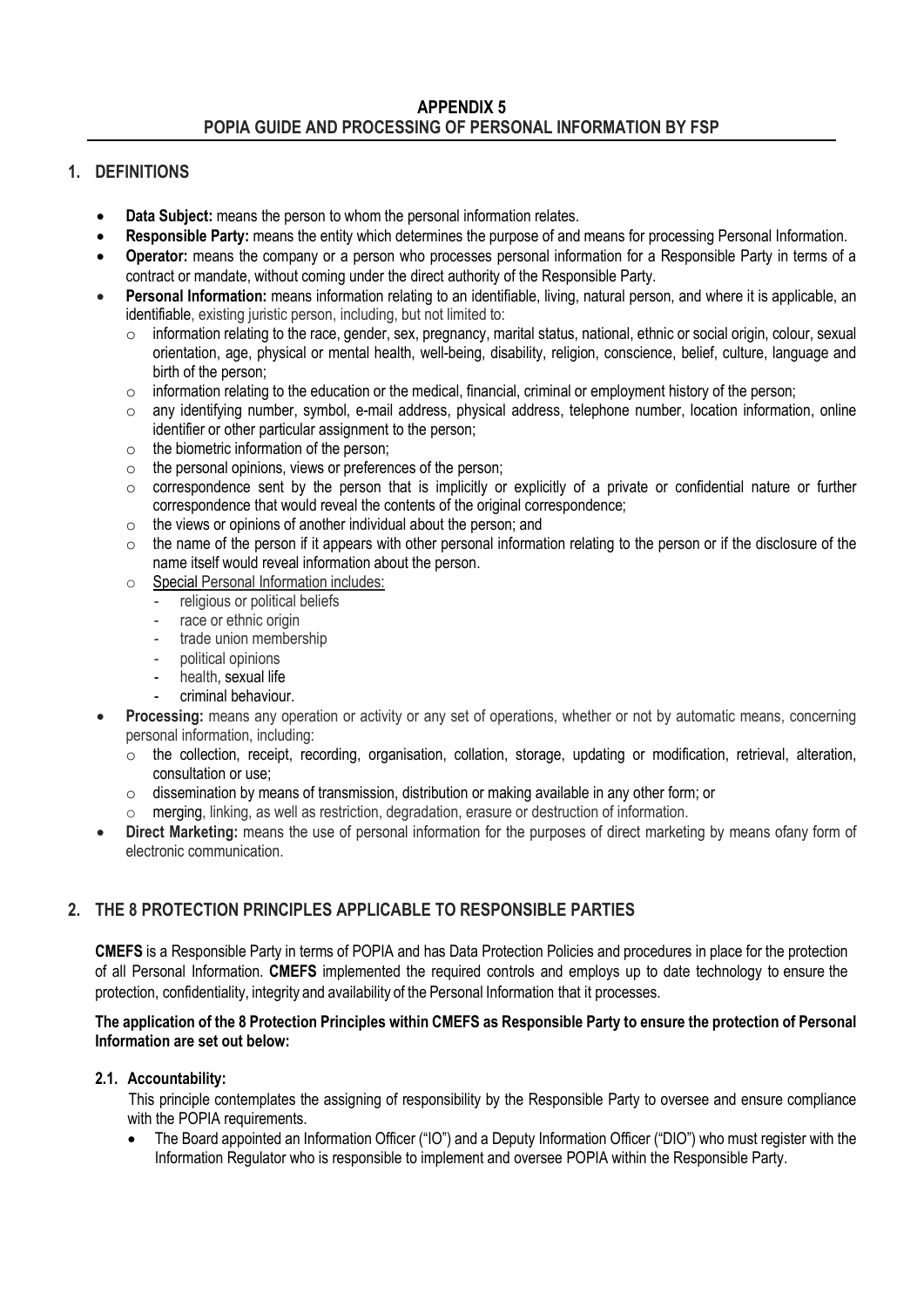- The Responsible Party is responsible to audit the processes used to collect, record, store, disseminate and destroy Personal Information: in particular, ensure the integrity and safekeeping of Personal Information in possession or under control.
- The Responsible Party must take steps to prevent the information being lost or damaged, or unlawfully processed or accessed.
- The Responsible Party must ensure that staff is properly trained on a regular basis to ensure that they understand their responsibilities and the consequences of non-compliance with POPIA.

# **2.2. Processing Limitation:**

Personal Information may only be processed by the Responsible Party:

- if it is done lawfully
- in a manner that does not infringe the privacy of the Data Subject.
- is adequate, relevant and not excessive given the purpose
- if consent was obtained or it was necessary. If consent was obtained from the Data Subject, then such consent must be voluntary and specific.

# **2.3. Purpose Specification:**

- Purpose Specification is important to determine the scope within which Personal Information may be processed by a Responsible Party.
- The Responsible Party is required to:
	- o define the purpose of the Personal Information gathering and processing clearly;
	- o collect only the necessary information;
	- o indicate that it is collected for a specific, explicitly defined and lawful purpose; and
	- be clear to whom the information is transferred.
- Personal information must be destroyed, deleted or 'de-identified' as soon as the purpose for collecting the information has been achieved. This requirement may be subject to other legislation such as FAIS and FICA with 5-year record keeping requirements applicable to the financial services industry.
- There are further restrictions on the transfer of Personal Information out of South Africa and to transfer Personal Information back into South Africa. The applicable restrictions will depend on the laws of the country to whom the data is transferred or from where the data is returned. The Responsible Party is required to assess the applicable laws.

# **2.4. Further Processing limitation:**

Once the Responsible Party has identified and obtained consent for specific, legitimate and explicitly defined purposes, that Personal Information cannot be processed contrary to the purpose for which it was collected. The processing of such Personal Information may only occur insofar as it is necessary for the fulfilment of the purpose. If information is received via a third party for further processing, then this further processing must be compatible with the purpose for which the data was initially collected, otherwise further consent must be obtained.

# **2.5. Information quality:**

The Responsible Party must ensure and maintain the quality of the Personal Information that it processes. It must therefore:

- take reasonably practicable steps to ensure that the Personal Information is complete, accurate and updated
- consider obtaining a warranty from Data Subjects to ensure that the Personal Information is correct and updated.

# **2.6. Openness required:**

The Responsible Party is required to notify the Information Regulator of the applicable data subject groups that the information is used for e.g. financial services category. The Responsible Party has a duty to process Personal Information in a fair and transparent manner and must take steps to notify the Data Subject whose Personal information is being processed that this is being done, together with reasons.

The Data Subject must be informed about the purpose and from what source his Personal Information was obtained:

- the name and address of the company processing the Personal Information
- whether the provisioning of the Personal Information is voluntary or mandatory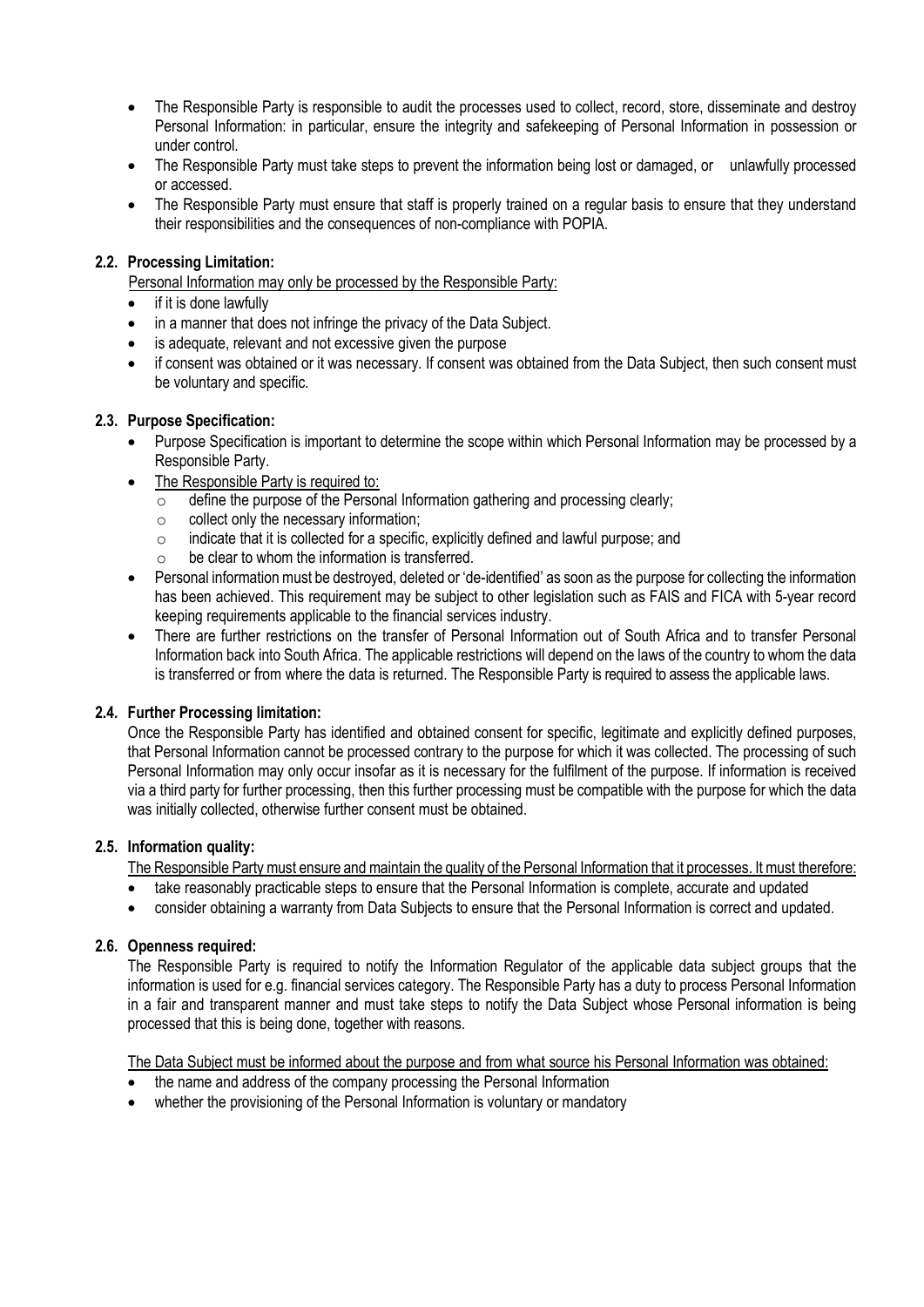# **2.7. Security safeguards:**

Personal Information should be kept secure against the risk of loss, unauthorised access, interference, modification, destruction or disclosure. The Responsible Party is required to secure the integrity of personal information by taking appropriate, reasonable technical and organisational measures to prevent loss, damage, unauthorised access and unlawful access or processing of Personal Information.

The Responsible Party must take all reasonable measures to:

- Identify all reasonably foreseeable internal and external risks
- Establish and maintain appropriate safeguards against the risks
- Regularly verify that the safeguards are adequately implemented
- Ensure the safeguards are continually updated in response to new risks or deficiencies in previously implemented safeguards

The Responsible Party must oversee an Operator who processes data on his/her behalf. The Responsible Party must be aware of the following:

- The Operator must treat information confidentially
- The Responsible Party must ensure that the operator establishes and maintains appropriate security safeguards
- ALL processing by an operator must be governed by a written contract
- In the event of security breaches, the Responsible Party must notify the Regulator and the data subject

## **2.8. Participation:**

POPIA allows for Data Subjects to make certain requests, free of charge, to organisations that holds their Personal Information. Data Subjects may request access to or records of their Personal Information and/or request the correction or deletion of any Personal Information held by it. Data Subjects may also request that inaccurate, misleading or outdated Personal Information be updated and has the right to know the identity of all third parties that have had access to their information.

# **3. EXCLUSIONS**

POPIA protection does not apply to the following information:

- **3.1. The** processing **of personal information:** 
	- in the course of a purely personal or household activity;
	- that has been de-identified to the extent that it cannot be re-identified again;
	- by or on behalf of a public body
		- $\circ$  which involves national security, including activities that are aimed at assisting in the identification of the financing of terrorist and related activities, defense or public safety; or
		- $\circ$  the purpose of which is the prevention, detection, including assistance in the identification of the proceeds of unlawful activities and the combating of money laundering activities, investigation or proof of offences, the prosecution of offenders or the execution of sentences or security measures, to the extent that adequate safeguards have been established in legislation for the protection of such personal information;
	- by the Cabinet and its committees or the Executive Council of a province; or
	- relating to the judicial functions of a court referred to in section 166 of the Constitution of the Republic of South Africa, 1996.
- **3.2. ''Terrorist and related activities''** for purposes of subsection (1)(c), means those activities referred to in section 4 of the Protection of Constitutional Democracy against Terrorist and Related Activities Act, 2004 (Act No. 33 of 2004).
- **3.3.** Data Subject consent is not required, in instances where it would prejudice a **lawful purpose or the information is publicly available.**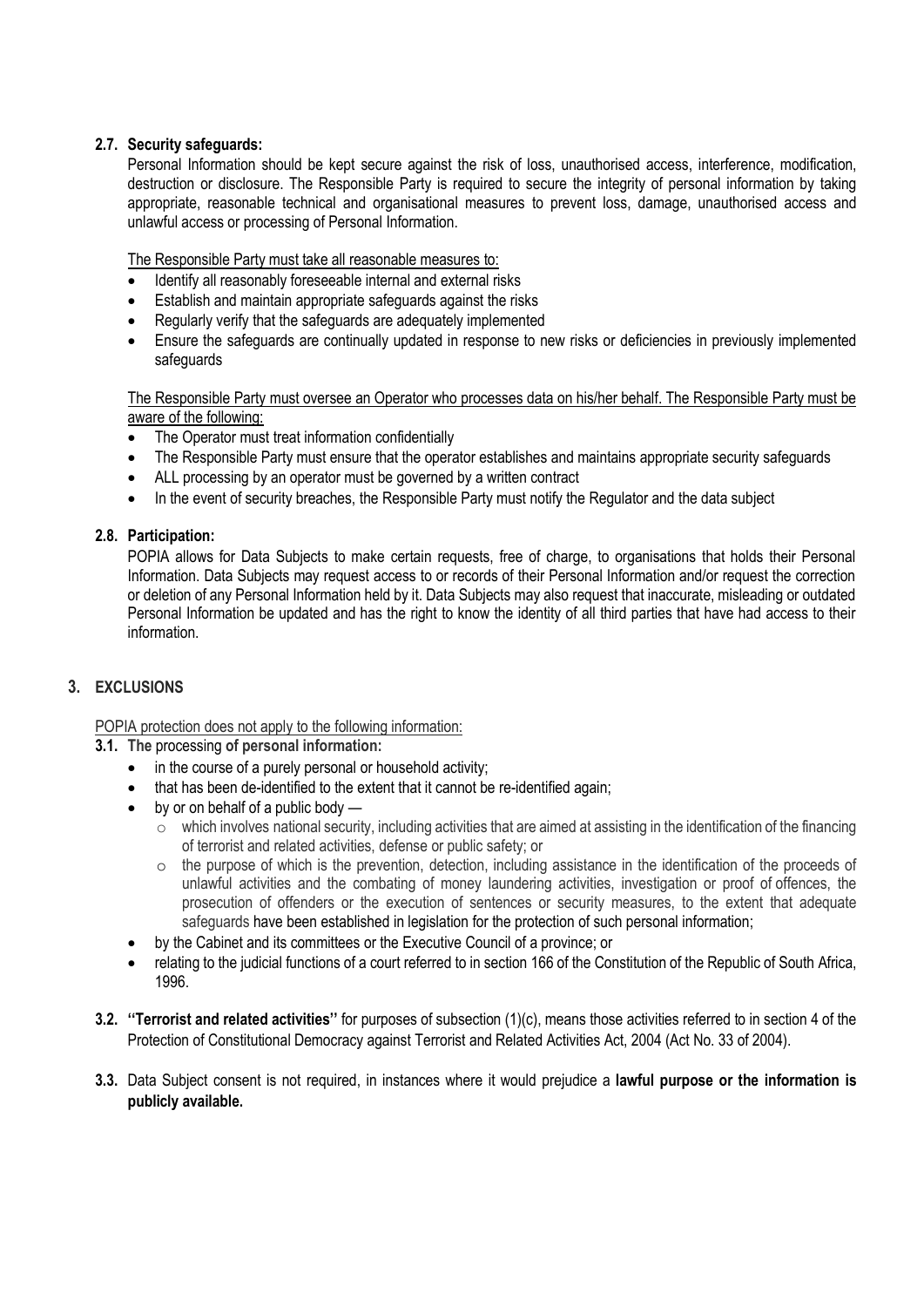# **4. PROCESSING OF PERSONAL INFORMATION WITHIN THE FSP**

| Purpose of processing:                                                                       | Rendering of financial services to clients<br>٠<br>Provisioning of value-added services to clients<br>٠<br>Marketing of services to potential clients<br>$\bullet$<br>Proposals to Clients on service offerings<br>٠<br>Maintain accounts and records<br>٠<br>Support and manage employees<br>٠<br>Crime detection, prevention, investigation and<br>٠<br>prosecution<br>Assessment and processing of claims                                                                                                                                                                                                              | Fraud prevention & detection<br>$\bullet$<br>Market research and statistical analysis<br>$\bullet$<br>Compliance with regulatory requirements<br>$\bullet$<br>Due diligence assessments<br>$\bullet$<br>Client relationship management<br>$\bullet$<br>Purposes expressly agreed or authorized by<br>the Client or Employees<br>Purposes notified to the Client or Employees<br>٠                                                                                                                                                                                                                                                                                                                                        |
|----------------------------------------------------------------------------------------------|---------------------------------------------------------------------------------------------------------------------------------------------------------------------------------------------------------------------------------------------------------------------------------------------------------------------------------------------------------------------------------------------------------------------------------------------------------------------------------------------------------------------------------------------------------------------------------------------------------------------------|--------------------------------------------------------------------------------------------------------------------------------------------------------------------------------------------------------------------------------------------------------------------------------------------------------------------------------------------------------------------------------------------------------------------------------------------------------------------------------------------------------------------------------------------------------------------------------------------------------------------------------------------------------------------------------------------------------------------------|
| Data subject categories:                                                                     | Includes Natural persons and Legal entities:                                                                                                                                                                                                                                                                                                                                                                                                                                                                                                                                                                              | Associated companies<br>$\bullet$                                                                                                                                                                                                                                                                                                                                                                                                                                                                                                                                                                                                                                                                                        |
| <b>Includes Natural and</b><br><b>Juristic</b><br>Types/ classes of<br>information processed | Clients and their clients<br>٠<br>Shareholders<br>٠<br>Board members<br>٠<br><b>Directors</b><br>٠<br>Employees<br>٠<br>Consultants<br>٠<br>Complainants<br>٠<br>Enquirers<br>٠<br>Trustees<br>٠<br>Employers and employees of other<br>$\bullet$<br>organisations<br>Personal details<br>$\bullet$<br><b>Business activities</b><br>٠<br><b>Financial Products</b><br>٠<br>Compliance records<br>$\bullet$<br><b>Business operations</b><br>$\bullet$<br>Compliance assessment outcomes<br>٠<br>Opinions<br>$\bullet$<br>Communications<br>٠<br>Personal views / preferences<br>$\bullet$<br>Family details<br>$\bullet$ | Holding companies and Subsidiary Companies<br>in the group<br>External companies / contractors<br>$\bullet$<br>Suppliers and service providers<br>Clients and their members / policyholders /<br>subscribers<br>Individuals captured by CCTV images / video<br>$\bullet$<br>Individuals who have indicated an interest in<br>financial products<br>Regulators<br>Education & employment details<br>$\bullet$<br>Visual images of individuals captured on<br>CCTV<br><b>Financial details</b><br>Racial / ethnic origin<br>Trade union membership<br>٠<br>Offences / alleged offences<br>٠<br>Religious or other beliefs<br>٠<br>Physical / mental health details<br>٠<br>Criminal proceedings, outcomes & sentences<br>٠ |
|                                                                                              |                                                                                                                                                                                                                                                                                                                                                                                                                                                                                                                                                                                                                           | $\bullet$                                                                                                                                                                                                                                                                                                                                                                                                                                                                                                                                                                                                                                                                                                                |
| Who the information<br>may be shared with                                                    | Its sometimes necessary to share Personal<br>Information with individuals and/or with other<br>organisations. Where this is necessary, the FSP<br>is required to comply with all aspects of POPIA.<br>The following are types of organisations CMEFS<br>may need to share some of the Personal<br>Information it processes. Only where it is<br>necessary or required Personal Information may<br>be shared with:                                                                                                                                                                                                         | Claimants / beneficiaries<br>$\bullet$<br>Claims investigators<br>٠<br>Suppliers and service providers<br>٠<br>Industry bodies<br>Ombudsman<br>Legal Advisors, Compliance Officers,<br>advocates or attorneys<br>Auditors<br>$\bullet$<br><b>Tax Consultants</b>                                                                                                                                                                                                                                                                                                                                                                                                                                                         |
|                                                                                              | Associates/ Representatives of the person<br>٠<br>whose Personal Information we are<br>processing<br>Employment and recruitment agencies<br>٠<br>Financial organisations<br>٠<br>Credit reference agencies<br>٠<br>Healthcare, social and welfare organisations<br>٠<br>Healthcare professionals<br>٠<br>Regulatory authorities<br>٠<br>Police / courts where necessary<br><b>Business associates</b>                                                                                                                                                                                                                     | <b>IT Services Providers</b><br>Debt collection and tracing agencies<br>Other companies associated with FSP<br>Holding Companies or subsidiary companies<br>in the group<br>Persons making an enquiry / complaint<br>Private investigators<br>٠<br>Educators and examining bodies<br>٠<br>Pension fund administrators<br>Trade unions<br>Security organisations                                                                                                                                                                                                                                                                                                                                                          |

**CMEFS** is Processing the Personal Information of its Data Subjects as follows: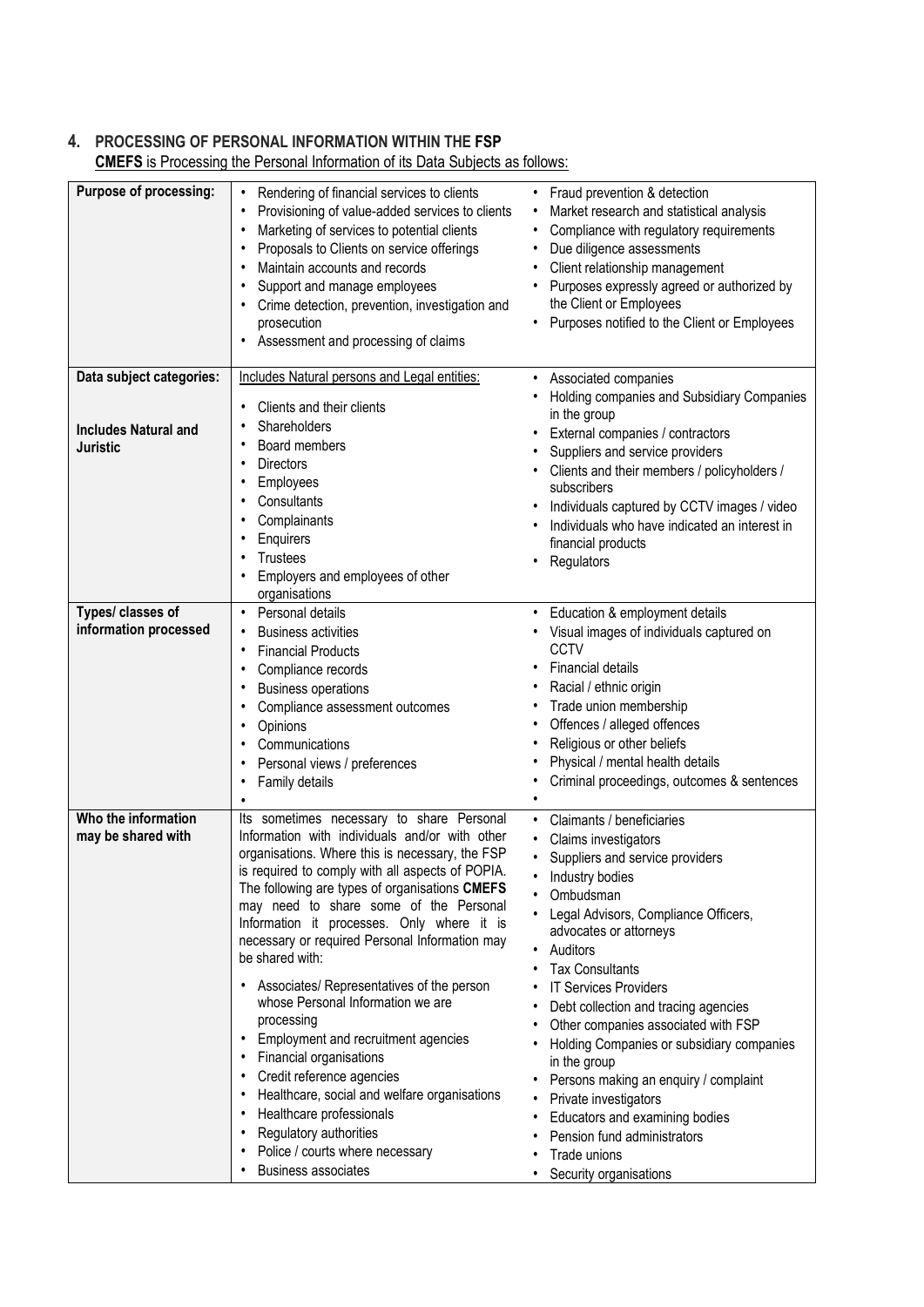| Cross border flows of<br><b>Personal Information</b>                 | It may be necessary to share Personal<br>Information of Data Subjects with third parties in<br>other countries subject to compliance with<br>POPIA. This will only be done if one of the<br>following requirements are met:<br>the third party who is the recipient of the<br>$\bullet$<br>information is subject to a law, bindingcorporate<br>rules or binding agreement which provide an<br>adequate level of protection that-<br>effectively<br>upholds<br>principles<br>for<br>reasonable processing of the information<br>that are substantially similar to<br>the<br>conditions for the lawful processing of<br>personal information relating to a data<br>subject who is a natural person and, where<br>applicable, a juristic person, as set out in<br>POPIA; and<br>includes provisions, that are substantially<br>similar to this section, relatingto the further<br>transfer of personal information from the<br>recipient to thirdparties who are in a foreign<br>country; | • the Data Subject consents to the transfer;<br>the transfer is necessary for the performance<br>of a contract between the data subject and the<br>company in question, or for the<br>implementation of pre- contractual measures<br>taken in response to the data subject's<br>request;<br>the transfer is necessary for the conclusion or<br>performance of a contract concluded in the<br>interest of the data subject between the<br>company in questionand a third party; or<br>the transfer is for the benefit of the Data<br>Subject, and-<br>it is not reasonably practicable to obtain the<br>$\bullet$<br>consent of the data subject to that transfer;<br>and<br>if it were reasonably practicable to obtain<br>such consent, the Data Subject would be<br>likely to give it. |
|----------------------------------------------------------------------|-----------------------------------------------------------------------------------------------------------------------------------------------------------------------------------------------------------------------------------------------------------------------------------------------------------------------------------------------------------------------------------------------------------------------------------------------------------------------------------------------------------------------------------------------------------------------------------------------------------------------------------------------------------------------------------------------------------------------------------------------------------------------------------------------------------------------------------------------------------------------------------------------------------------------------------------------------------------------------------------|------------------------------------------------------------------------------------------------------------------------------------------------------------------------------------------------------------------------------------------------------------------------------------------------------------------------------------------------------------------------------------------------------------------------------------------------------------------------------------------------------------------------------------------------------------------------------------------------------------------------------------------------------------------------------------------------------------------------------------------------------------------------------------------|
| <b>Information Security</b><br>measures in respect of<br><b>Data</b> | Access control to Data to prevent<br>unauthorised access by individuals<br>Media control to prevent unauthorized<br>$\bullet$<br>manipulation by Media<br>Data memory control to prevent unauthorised<br>$\bullet$<br>alteration of Data<br>User control to ensure measures to prevent<br>$\bullet$<br>unauthorised disclosure and access by<br>unauthorised persons<br>Access control to only allow certain authorised<br>individuals access to Data                                                                                                                                                                                                                                                                                                                                                                                                                                                                                                                                   | • Transmission control to enable the verification<br>and tracing of locations with required<br>permissions/ authorisation to which Data are<br>transferred<br>Transport control to prevent Data from being<br>read, altered or intercepted by unauthorised<br>persons<br>Organisation control to ensure compliance<br>with POPIA and this Manual                                                                                                                                                                                                                                                                                                                                                                                                                                         |

# **5. OPERATOR RESPONSIBILITIES WHEN PROCESSING PERSONAL INFORMATION FOR A RESPONSIBLE PARTY**

# **5.1. Duties of an Operator:**

- All Information processed by an operator must be treated in the following manner:
	- $\overline{\circ}$  The Responsible party must be aware of the Operators processing.
	- o The Operator must treat information confidentially.
	- o The Responsible party must ensure that the Operator establishes and maintains appropriate security safeguards.
	- o In the event of security breaches, the Operator via the Responsible party must notify the Regulator and the data subject.
	- $\circ$  The processing by an operator must be governed by a written contract between the Responsible party and the Operator.
- The contents of the contract between Operator and Responsible Party must detail at least the following:
	- $\overline{\circ}$  the legitimate grounds for collecting and using personal data collected,
	- $\circ$  the lawful purpose for which data are being collected,
	- $\circ$  the limit of processing and prohibiting of further processing,
	- $\circ$  the extent of information that is required to prevent any excessive information collection,
	- o the information retention periods and requirements applicable together with destruction processes and procedures,
	- o The right of individuals to request such information and query the use thereof,
	- $\circ$  The security measures required to prevent the unauthorised or unlawful processing of personal data or access to personal data, including accidental loss or destruction or damage to personal data.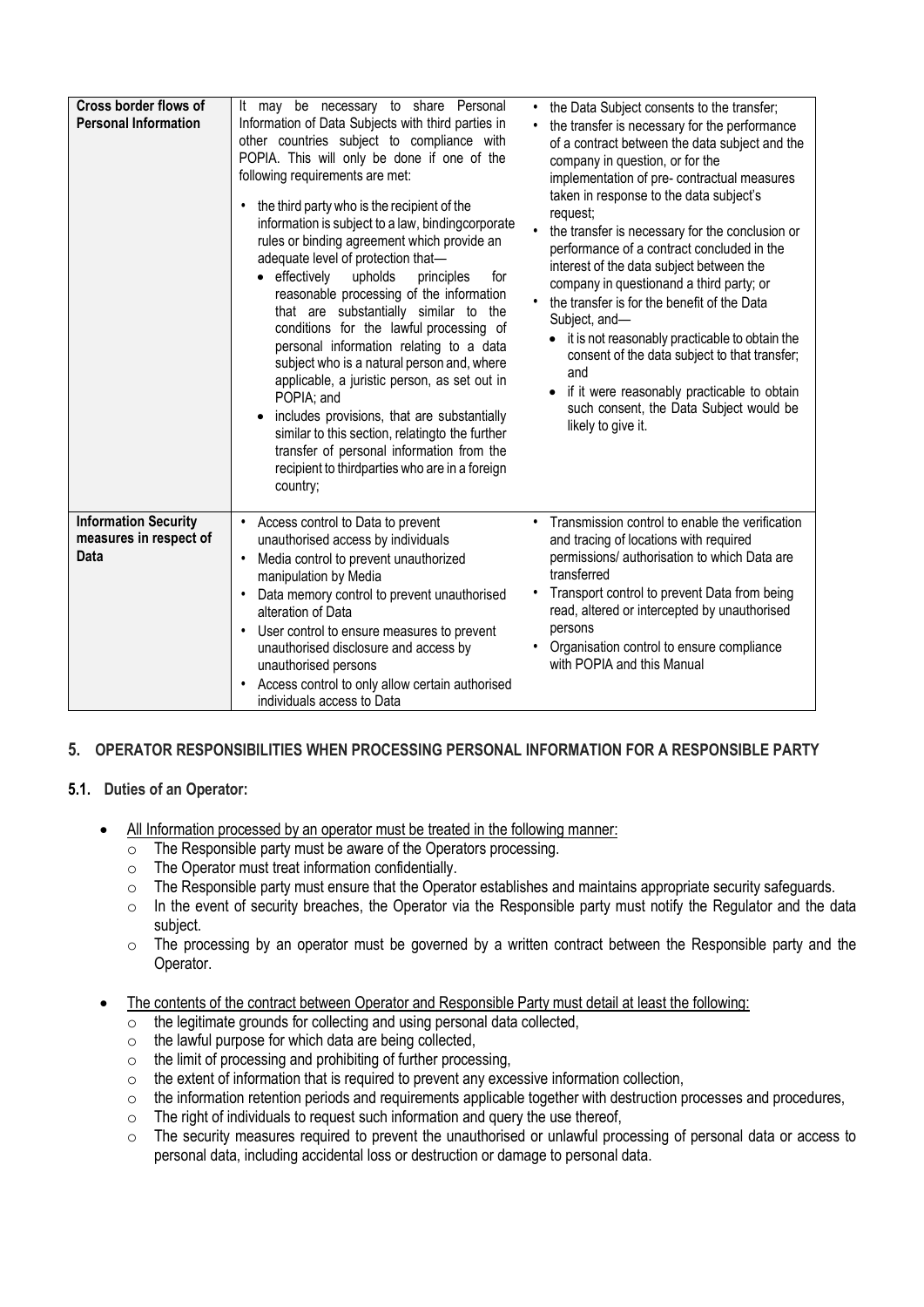# **6. DEALING WITH SPECIAL PERSONAL INFORMATION**

If an objection is received from a Data Subject to process the Special Information, then this information may not be supplied to 3rd parties without the Data Subiect's consent.

- **Religious or Philosophical Beliefs processing** may take place by Spiritual or religious organisations & institutions, provided that the information concerns data subjects belonging to such organisations; if it is necessary to achieve their aims and principles; or to protect the spiritual welfare of the data subjects.
- **Race processing** may be carried out to Identify data subjects when this is essential and to Comply with laws or measures designed to protect or advance persons disadvantaged by unfair discrimination.
- **Trade Union Membership processing** may take place by a trade union to which the data subject belongs, or the trade union federation to which the trade union belongs, if the processing is necessary to achieve the aims of the trade union/trade union federation.
- **Political Persuasion processing** may take place by an institution founded on political principles if such processing is necessary to achieve the aims or principles of the institution.
- **Health or Sexual Life processing** must be confidential and may take place by:
	- o Medical practitioners, healthcare institutions
	- o Insurance companies, medical aid scheme providers
	- o Schools
	- $\circ$  Institutions of probation, child protection or quardianship
	- o Pension funds and employers if processing is necessary for:
		- Implementation of laws/pension regulations
		- Re-integration/support for workers or persons entitled to benefit in connection with sickness/work incapacity
- **Criminal behaviour processing** may take place by:
	- $\circ$  Bodies charged by law with applying criminal law
	- o Responsible parties who have obtained the information in accordance with the law
	- $\circ$  Responsible parties who process the information for their own lawful purposes to; o assess an application by a data subject in order to take a decision about or provide a service to that data subject to protect their legitimate interests in relation to criminal offences.

## **General Exemptions**

The Regulator may authorise processing of any information, which will not be in breach of POPIA, if the public interest includes:

- o the legitimate interests of State security
- $\circ$  the prevention, detection and prosecution of offences
- $\circ$  important economic and financial interests of the State or a public body
- o historical, statistical or research activity.

# **7. DIRECT MARKETING OR ADVERTISING BY MEANS OF UNSOLICITED ELECTRONIC COMMUNICATIONS**

Direct marketing or advertising is prohibited unless you have consent, or the target is already a customer. You may only approach a person for consent once and if they have not previously withheld such consent and may only use the information for the initial purpose why it was obtained for.

Any communication for the purpose of direct marketing must contain:

- Details of the identity of the sender,
- The address or other contact details to which the recipient may send a request to opt-out.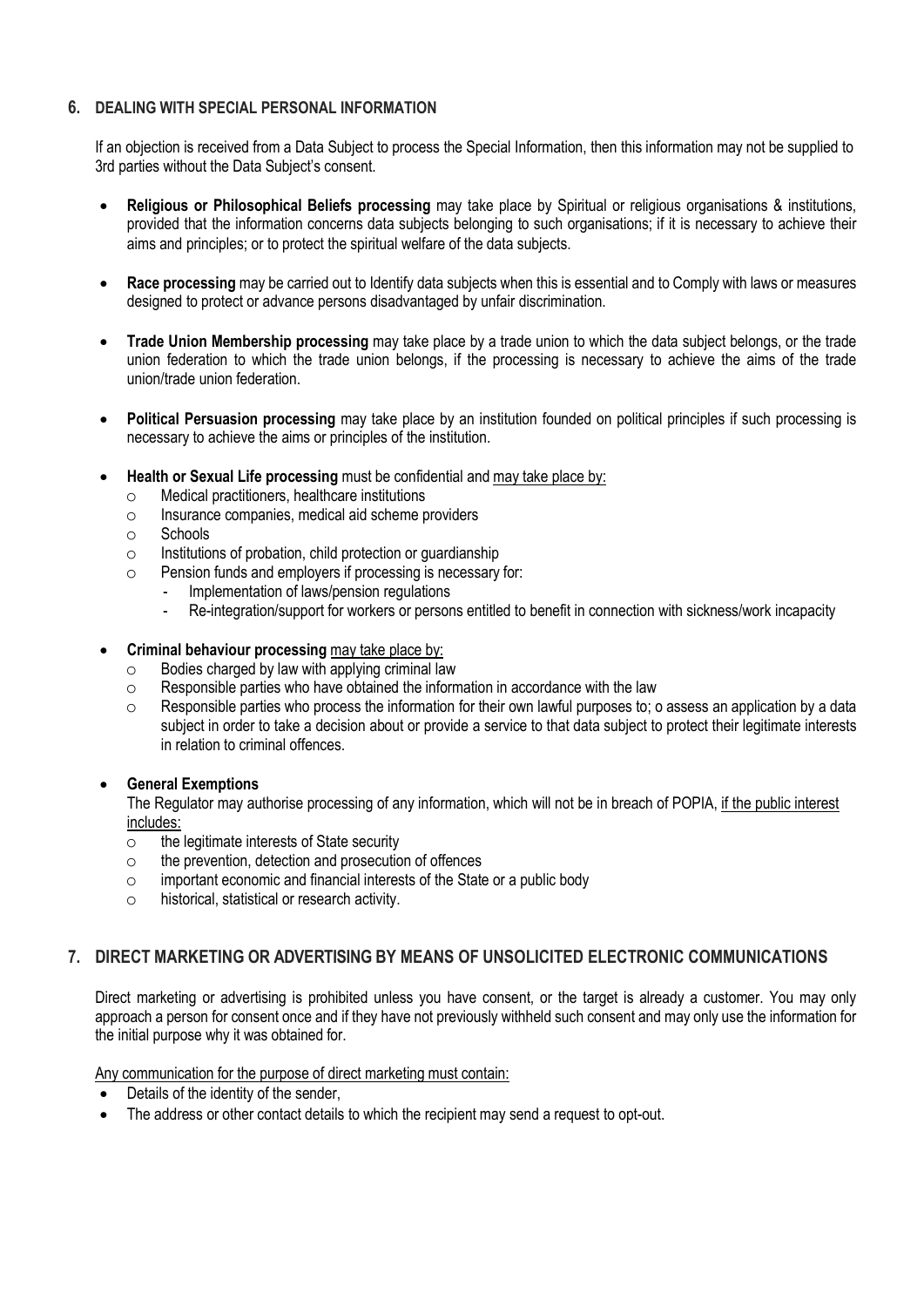# **APPENDIX 6 OBJECTION TO PROCESS PERSONAL INFORMATION FORM**

The following proof must be submitted together with the completed and signed Objection to Process Personal Information Form to the Information Officer:

Certified copy of the Requester's identity document;

| Affidavit and supporting documentation (only if applicable).                                                                             |                          |  |
|------------------------------------------------------------------------------------------------------------------------------------------|--------------------------|--|
| <b>DETAILS OF DATA SUBJECT</b><br>1.                                                                                                     |                          |  |
| Name(s) and surname/ registered name of data<br>subject:                                                                                 |                          |  |
| <b>Unique Identifier/ Identity Number</b>                                                                                                |                          |  |
| Residential, postal or business address:                                                                                                 |                          |  |
| Contact number(s):                                                                                                                       |                          |  |
| Fax number / E-mail address:                                                                                                             |                          |  |
| <b>DETAILS OF RESPONSIBLE PARTY</b><br>2.                                                                                                |                          |  |
| Name(s) and surname/ registered name of data<br>subject:                                                                                 |                          |  |
| Residential, postal or business address:                                                                                                 |                          |  |
| Contact number(s):                                                                                                                       |                          |  |
| Fax number / E-mail address:                                                                                                             |                          |  |
| <b>PROVIDE DETAILED REASONS FOR:</b><br>3.<br>THE OBJECTION TO PROCESS PERSONAL INFORMATION IN TERMS OF SECTION 11(1)(d) to (f) OF POPIA |                          |  |
|                                                                                                                                          |                          |  |
|                                                                                                                                          |                          |  |
|                                                                                                                                          |                          |  |
|                                                                                                                                          |                          |  |
|                                                                                                                                          |                          |  |
|                                                                                                                                          |                          |  |
|                                                                                                                                          |                          |  |
|                                                                                                                                          |                          |  |
|                                                                                                                                          |                          |  |
|                                                                                                                                          |                          |  |
|                                                                                                                                          |                          |  |
|                                                                                                                                          |                          |  |
|                                                                                                                                          |                          |  |
|                                                                                                                                          |                          |  |
|                                                                                                                                          |                          |  |
|                                                                                                                                          |                          |  |
|                                                                                                                                          |                          |  |
|                                                                                                                                          |                          |  |
| Signed at: 20                                                                                                                            |                          |  |
|                                                                                                                                          |                          |  |
|                                                                                                                                          |                          |  |
| Signature of Data Subject/ Designated Person ___________________________________                                                         |                          |  |
|                                                                                                                                          | $\overline{\phantom{a}}$ |  |

**APPENDIX 7**